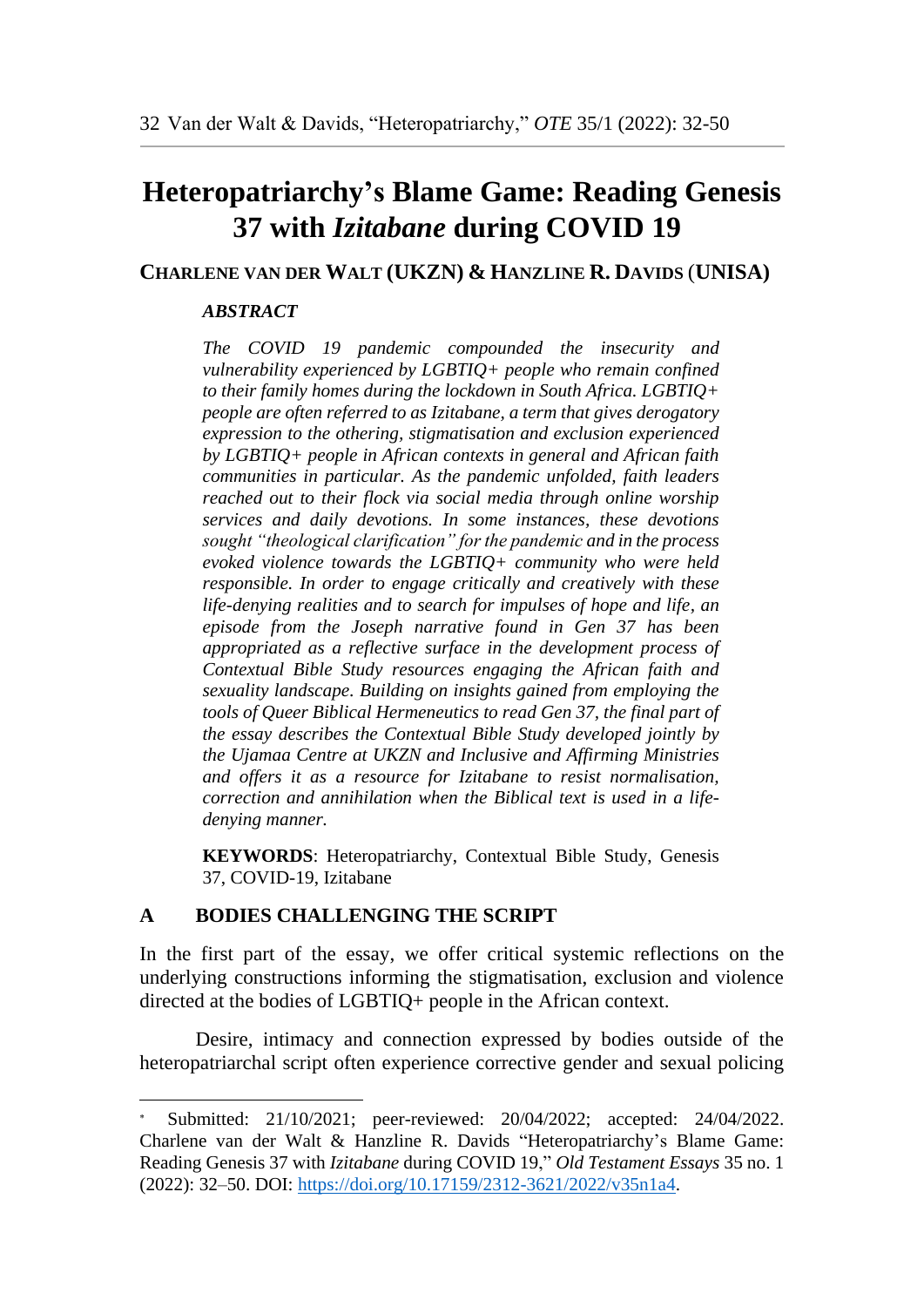that range from name calling, denial of gender affirming healthcare and misgendering to violent annihilation. Considering that our bodies constitute the place in and through which we as human beings encounter experiences, these experiences are inescapable and are engraved on our bodies even before we are born.<sup>1</sup> The gendered script constitutes the framework in which our bodies perform cultural and religious norms, beliefs and values that produce acceptable embodied products that contribute to the well-being of society, culture, and faith communities.<sup>2</sup> When people who self-identify as Lesbian,<sup>3</sup> Gay,<sup>4</sup> Bisexual,<sup>5</sup> Transgender,<sup>6</sup> Intersex<sup>7</sup> and Questioning/Queer<sup>8</sup> (LGBTIQ+) embodying cultural and religious norms, beliefs and values that differ from the norm, their normalcy is questioned. These questions and the underlying assumptions presuppose a stable standard against which LGBTIQ+ people's sexual orientation, gender identity<sup>9</sup> and expression and sex characteristics are measured. The insistence on seemingly stable standards of normalcy<sup>10</sup> and subsequent

1

4 "Men who are primarily sexually attracted to other men." Cheng, Radical Love, 4.

<sup>&</sup>lt;sup>1</sup> For more on the notion of the body's inescapability, see the work of the Australian sociologist, Raewyn Connell on masculinity construction. Raewyn W. Connell, *Masculinities* (Cambridge, England: Polity, 1995). Raewyn W. Connell and James W. Messerschmidt, "Hegemonic Masculinity: Rethinking the Concept," *Gender & Society* 19*/*6 (2005): 829–859.

Gust A. Yep, "From Homophobia and Heterosexism to Heteronormativity," *Journal of Lesbian Studies* 6/3-4 (2002):163–176, 168, 171.

<sup>3</sup> "Women who are primarily sexually attracted to other women." Patrick S. Cheng, *Radical Love: An Introduction to Queer Theology* (New York: Seabury, 2011), 4.

<sup>5</sup> "People who are sexually attracted to both women and men." Cheng, *Radical Love*, 4.

Persons "who identify with a gender that is different from their assigned sex at birth are 'transgender.'" Cheng, *Radical Love*, 4. Furthermore, Cheng points out that transgender people may or may not have had medical treatment (for example, hormones or surgery) to "align their physical bodies with their gender identities" (Ibid., 4).

<sup>7</sup> "An intersex person may have testes, XY chromosomes, and a clitoris, and breasts. They may have ovaries, XX chromosomes, and a clitoris large enough to look more like a penis. They may have XXY chromosomes, or a mixture of XX and XY chromosomes. They may have one testis and one ovary, or a 'mixed' gonad called an ovotestis. They may have genitals, which appear 'ambiguous,' different from those of a typical female or of a typical male." Susannah Cornwall, ed., *Intersex, Theology, and the Bible: Troubling Bodies in Church, Text, and Society* (New York: Palgrave MacMillan, 2015), 1.

<sup>8</sup> "People who decline to identify with one gender or the other are 'gender queer.'" Cheng, *Radical Love*, 4.

<sup>9</sup> According to Cheng: "gender identity refers to the ways in which people selfidentify with respect to their genders ('female' or 'male'), regardless of the sex that they were assigned at birth." Cheng, *Radical Love*, 4.

<sup>&</sup>lt;sup>10</sup> According to Yep, "[n]ormalization is a symbolically, discursively, psychically, psychologically, and materially violent form of social regulation and control." Gust A.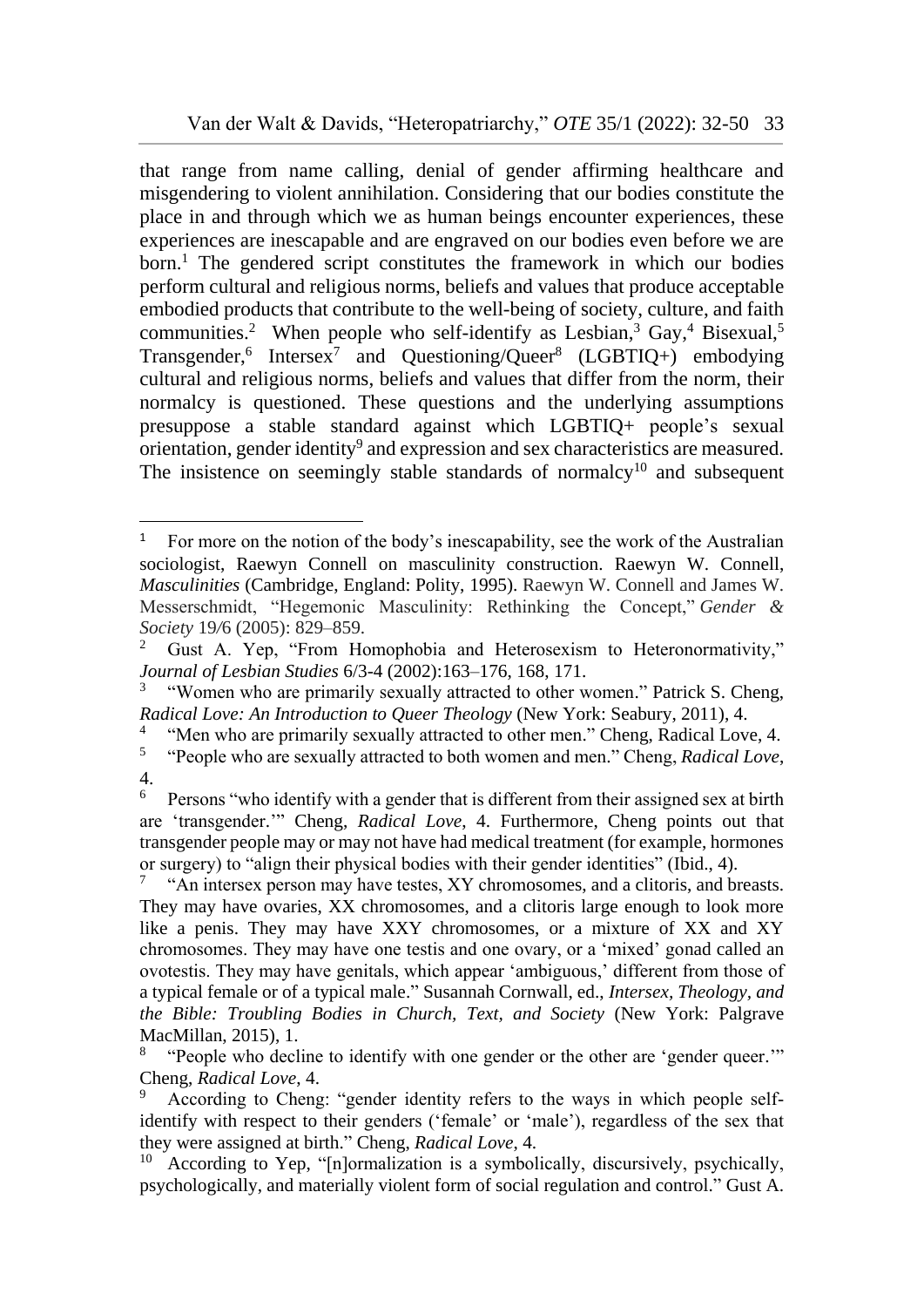questions raised about LGBTIQ+ people's sexuality and gender identities unveil how Izitabane<sup>11</sup> bodies challenge the sex,  $12$  gender and sexuality script that is ever present in the society, church and academy. This seemingly stable script is underpinned by heteropatriarchy as a systemic ideology.

# **1 Coming to terms with heteropatriarchy**

**.** 

In an attempt to grasp the systemic realities and mechanisms that heteropatriarchy developed and keep in place, we draw from insights generated when engaging the systematic ideology informing racism. In his ethical response to racism, Reformed ethicist Nico Koopman proposed a threefold analysis process (non-linear or intermittent) to examine how racism manifests, namely ideologically, structurally and performed in religious convictions.<sup>13</sup> The ideosystemic analytic process proposed by Koopman is appropriated and forms the basis of examining heteropatriarchy as an ideology, in structures and religious

Yep, "The Violence of Heteronormativity in Communication Studies," *Journal of Homosexuality* 45/2-4 (2003): 18.

<sup>&</sup>lt;sup>11</sup> Hanzline Davids, Abongile Matyila, Sizwe Sithole and Charlene van der Walt unpack the notion of *Izitabane* and argue for appropriation of the language. "'*Nasi lesizitabane* or *lezizitabane*,' which literally translates into 'here comes these homosexuals, lesbians or gays' are words often directed at LGBTI people walking the streets in local townships. Isitabane (singular) or *Izitabane* (plural) is the Zulu word most frequently used in communal spaces to discriminate against, undermine and shame LGBTI people. This word is applied to both gender non-conformance and same sex desire and at times is used interchangeably with words such as *Ungqingili* (singular) or *oNgqingili* (plural), *Inkonkoni* (singular) or *Izinkonkoni* (plural). The term *Isitabane* originates from conceptual engagements with intersexuality and articulates something of the understanding of intersex people as people who possess both sexual organs traditionally associated with being a female or male. The term is consequently often applied to gays, lesbians and transgender people and refers to an individual who supposedly possesses both sexual organs and who does not conform to heteronormative orientation and gender identity. Despite the populist argument, especially from African leaders that 'homosexuality' is a so-called Western import, historical research has highlighted that in the Southern African context, *ubutabane* relationships were well established and documented." Hanzline Davids, Abongile Matyila, Sizwe Sithole and Charlene van der Walt, *Stabanisation: A Discussion Paper about Disrupting Backlash by Reclaiming LGBTI Voices in the African Church Landscape* (Johannesburg: The Other Foundation, 2019), 10.

<sup>&</sup>lt;sup>12</sup> Thatcher defines "[s]ex [as] the division of a species into either male or female, especially in relation to the reproductive functions. Whatever else sex is, it is about the ability of species to reproduce." Adrian Thatcher, *God, Sex, and Gender: An Introduction* (Chichester: Wiley-Blackwell, 2011), 4.

<sup>13</sup> Nico N. Koopman, "Racism in Post-apartheid South Africa" in *Questions about Life and Morality: Christian Ethics in South Africa Today 16th ed*. (eds. L. Kretzschmar and L. Hulley; Pretoria: JL van Schaik, 2013), 167.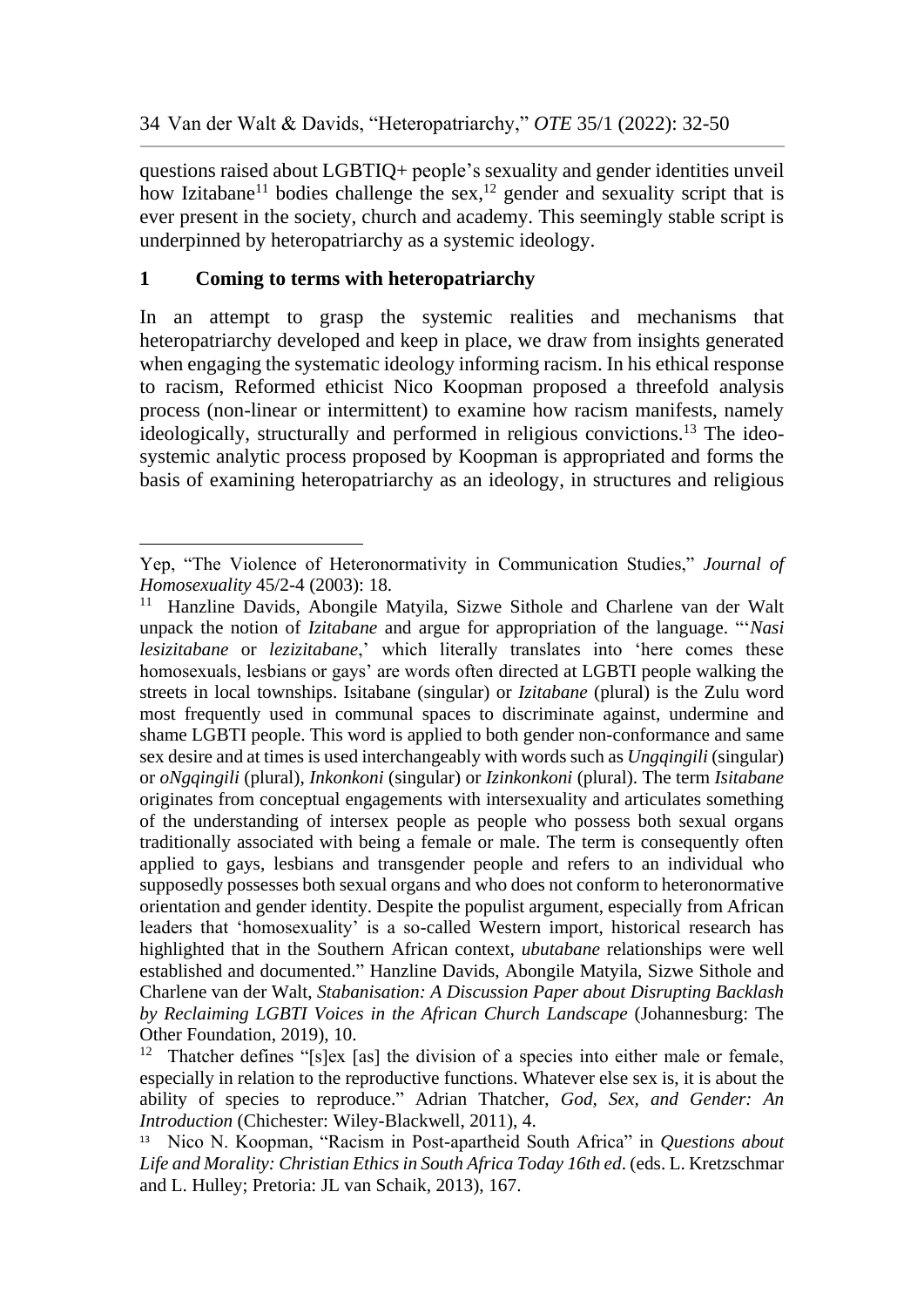contexts. As argued by Koopman, race is an ideology. <sup>14</sup> Similarly, heteropatriarchy forms a certain picture or idea of how to understand, respond and structure reality.<sup>15</sup> These pictures or ideas that inform behaviour are formed consciously and unconsciously. <sup>16</sup> As is the case with racism, heteropatriarchy is pervasively present in structures such as, but not exclusive to, the healthcare system, education, labour, sports, and recreation based on political and economic power. <sup>17</sup> Lastly, according to Koopman, ideology is performed through religious arguments, especially in how religious texts are read, interpreted and applied.<sup>18</sup>

# **2 Ideology of Heteropatriarchy**

The foundational ideology upon which this measurement tool of normalcy is based is heteropatriarchy. Heteropatriarchy derives from the conceptual combination of two systemic realities, namely the insistence on compulsory heterosexuality or heteronormativity and patriarchy. Feminist theorists<sup>19</sup> term the system of male dominance patriarchy to conceptually frame how men benefit from the "privilege, power and authority [that] are invested in masculinity and the cultural, economic and/or social positions." 20

Within this system of "cultural matrix"<sup>21</sup>, bodies are divided based upon their biological characterises into male and female. Through customs and belief systems bodies are sexed and gendered into the dominant and "normal" sexual orientations and what these bodies "ought" to desire is prescribed.

<sup>14</sup> Koopman, *Racism*, 154.

<sup>15</sup> Koopman, *Racism*, 167

<sup>16</sup> Koopman, *Racism*, 154.

<sup>17</sup> Koopman, *Racism*, 161.

<sup>18</sup> Koopman, *Racism*, 157, 159.

<sup>&</sup>lt;sup>19</sup> Ruether describes feminism as "a critical stance that challenges the patriarchal gender paradigm that associates males with human characteristics defined as superior and dominant and females with those defined as inferior and auxiliary." Ruether, Rosemary R. "The Emergence of Christian Feminist Theology," in *The Cambridge Companion to Feminist Theology* (ed. Susan Frank Parsons; Cambridge: Cambridge University Press, 2002.), 3. Ackermann elaborates by defining the term as: "the commitment to the praxis of liberation for women from all that oppresses us. Feminism does not benefit any specific group, race or class of women; neither does it promote privilege for women over men. It is about a different consciousness, a radically transformed perspective which questions our social, cultural, political and religious traditions and calls for structural change in all these spheres." Denise M. Ackermann, "Meaning and Power: Some Key Terms in Feminist Liberation Theology," *Scriptura* 44 (1993): 19–33.

<sup>20</sup> Anne Cranny-Francis, Wendy Waring, Pam Stavrapoulos and Joan Kirkby, *Gender Studies: Terms and Debates* (New York: Palgrave, 2003), 15; Thatcher, *God, Sex and Gender*, 26.

<sup>21</sup> Judith Butler, *Gender Trouble: Feminism and the Subversion of Identity* (New York: Routledge, 1990), 17.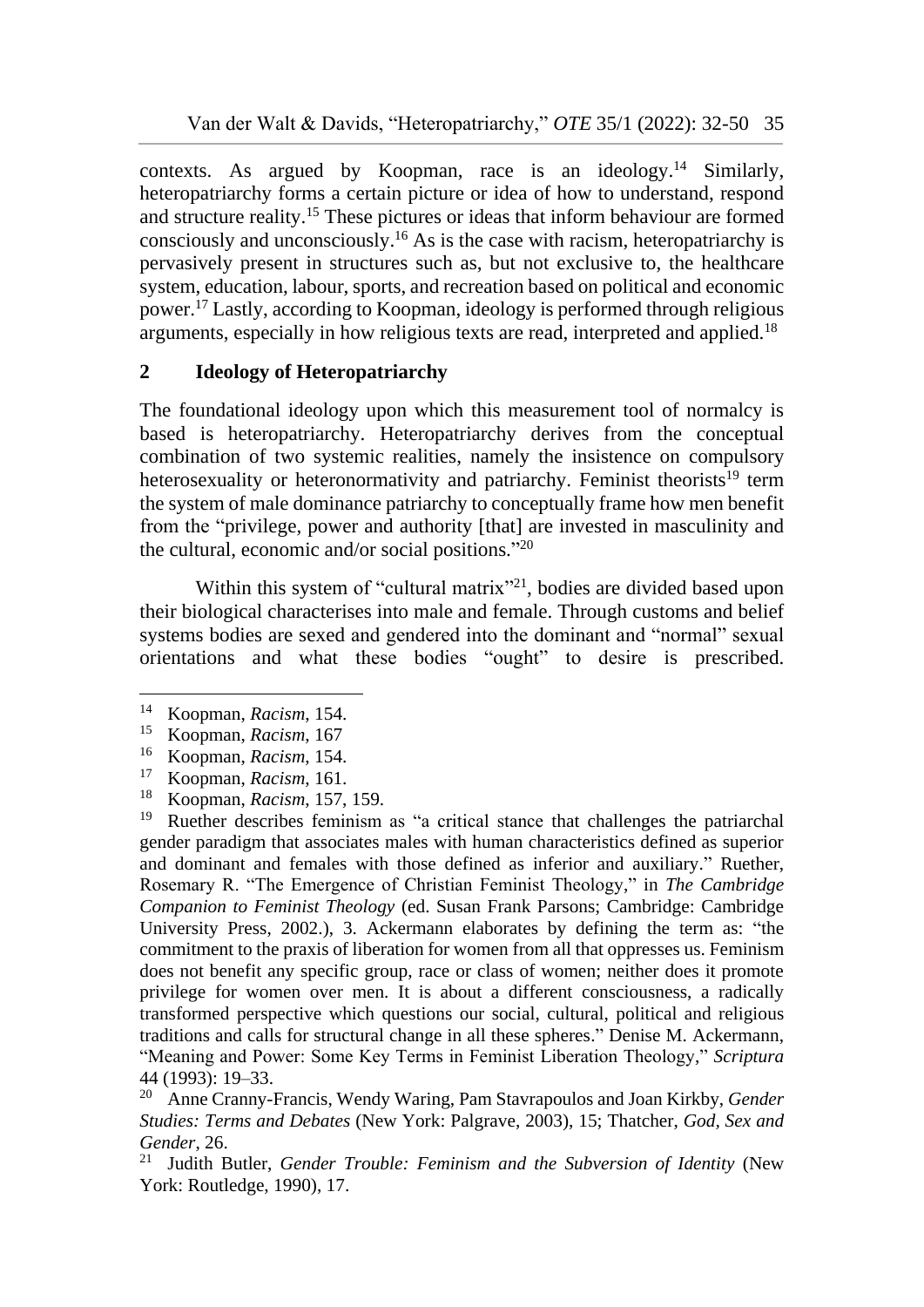Heterosexuality, the sexuality upon which heteropatriarchy rests, codes the body into a binary system of being either male or female.<sup>22</sup> Bodies within this system "operates as a set of hierarchically arranged roles … which makes the masculine half of the equation positive and the feminine negative".<sup>23</sup> Hierarchically, women are positioned at the bottom of the hierarchy and although they might hold positions of power, in a patriarchal system, it is always sectioned with the consent and approval of men. Furthermore, this system essentially benefits cisgender<sup>24</sup> bodies that perform sex and gender according to the bodily reality assumed at birth. In other words, ideological heteropatriarchy socialises bodies with gender codes, roles and relations, consciously and unconsciously.

LGBTIQ+ bodies experience violence because they embody their sex, gender and sexuality differently from what heteropatriarchy deems "normal." In the words of Butler, these bodies "fail to conform to these norms of cultural intelligibility, they appear only as developmental failures or logical impossibilities from within the domain."<sup>25</sup> In South Africa, "curative" rape is one of most violent acts that are perpetrated against queer bodies in general and black lesbians in particular,<sup>26</sup> that is, in response to the cultural heteronormative matrix. How black lesbians perform and embody their sexuality and gender fosters the perception that "[t]he lesbian body is a body out of control in a heteropatriarchal sense; that is, it is ungoverned by heteropatriarchal rules".<sup>27</sup> For this reason, South African feminist scholar and activist Melanie Judge in *Blackwashing Homophobia: Violence and the Politics of Sexuality, Gender, and Race* states:

Both the shortfalls and the overflows of sexuality and gender are regulated through violence as a disciplining strategy employed against all social subjects, crafting the contours of what 'real men' and 'real women' should be, and what happens to them if they are not.<sup>28</sup>

The "disciplining strategy" takes on multiple forms that regulate the embodiment of LGBTIQ+ bodies "from within the domain." During the national lockdown, LGBTIQ+ bodies were exposed to intersectional disciplining strategies with the compounding effect increasing vulnerability and insecurities.

<sup>&</sup>lt;sup>22</sup> Cranny-Francis, et al., Gender Studies, 1.

<sup>23</sup> Cranny-Francis, et al., Gender Studies, 1–2.

<sup>&</sup>lt;sup>24</sup> "[P]eople who identify with a gender that is aligned with their birth sex." Cheng, *Radical Love*, 4.

<sup>25</sup> Butler, *Gender Trouble*, 20.

<sup>26</sup> Thabo Msibi, "Denied Love: Same-Sex Desire, Agency and Social Oppression among African Men Who Engage in Same-Ssex Relations," *Agenda* 27/2 (2013): 106. <sup>27</sup> Susan Hawthorne, "Ancient hatred and its contemporary manifestation: The torture

of lesbians," *Journal of Hate Studies* 4 (2005): 33 -58.

<sup>28</sup> Melanie Judge, *Blackwashing Homophobia: Violence and the Politics of Sexuality, Gender and Race* (New York: Routledge, 2018), 21.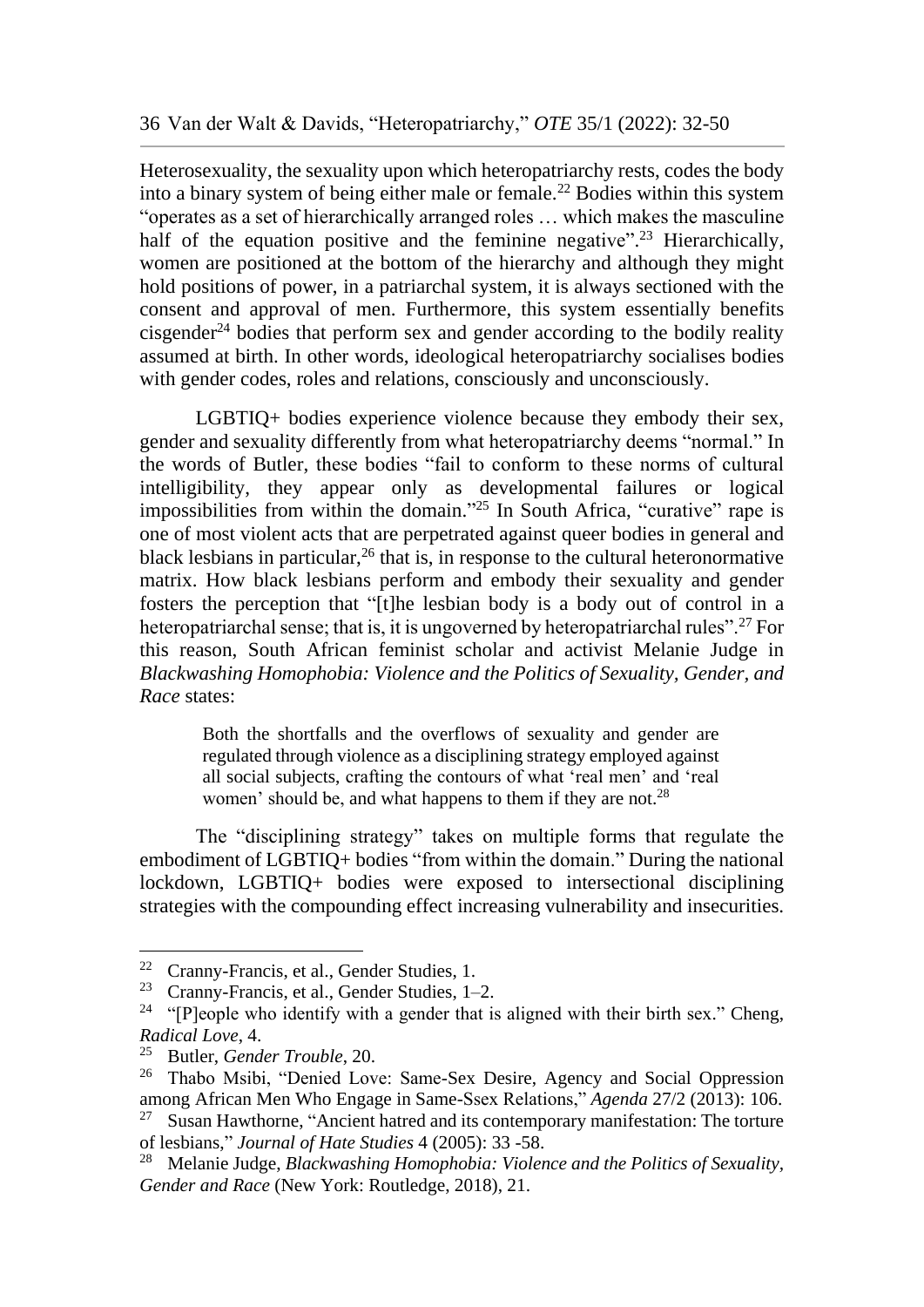Van der Walt & Davids, "Heteropatriarchy," *OTE* 35/1 (2022): 32-50 37

# **B COMPOUNDING EFFECTS OF COVID 19 ON LGBTIQ+ VULNERABILITY**

The COVID19 pandemic contributed to the increase in insecurity and vulnerability that LGBTIQ+ people experience. LGBTIQ+ people are vulnerable to intersecting oppressions because of sex, race, class and gender and as refugees and asylum seekers denied access to healthcare. The national government instituted lockdown regulations that placed limitations on the movement of citizens and had major implications for *Izitabane* people and the examples offered below illustrate clearly the structural dimensions of an oppressive ideology as discussed by above.<sup>29</sup>

### **1 Structural Heteropatriarchy**

Trans and gender diverse (TGD) people experienced increased insecurities and vulnerabilities during the COVID19 pandemic lockdown. In general, accessing gender-affirming healthcare, especially by TGD people in poor and rural communities, is accompanied by excessive financial expenses and lengthy public commutes to and from hospitals. Collison (2020) quotes Regerlee Letsapa, a transwoman from Galeshewe in the Northern Cape Province who has been on Hormone Replacement Therapy (HRT) for a year said:

Before I was on hormones… I couldn't come to terms with who I am. Things were not going well with myself *(sic)*. I didn't know what to do. I was even considering suicide. But in the end I did make a turnaround and told myself I need to seek help. So I went to the psychologists here in Kimberley I could get help from [and they] referred me to an endocrinologist at Bloemfontein Universitas Hospital.

Letsapa, who was supposed to obtain her prescription at her appointment in the first week of May, had to deal with the reality that it was rescheduled for September 2020. The postponement of Letsapa's HRT compromised her holistic well-being and basic human rights to have access to healthcare. The inaccessibility of the healthcare system by TGD persons is an ongoing struggle, as multiple forms of violence hinder TGD persons from obtaining gender affirming healthcare from the medical and allied health sectors.<sup>30</sup> Furthermore, intersex persons in the South African healthcare system are not immune to Intersex Genetical Mutilation (IGM) practices that "conceal the intersex body"<sup>31</sup> to fit into the binary sex and gender categories. In other cases, infanticide plays a role because of cultural beliefs that "intersex infants are 'bad omens,' a sign of witchcraft, a punishment from God and a curse on the family they are born

<sup>29</sup> <sup>29</sup> Koopman, *Racism*, 161.

<sup>&</sup>lt;sup>30</sup> Christine McLachlan, "Que(e)ring Trans and Gender Diversity," South African Journal of Psychology 49/1 (2019): 10–13.

<sup>&</sup>lt;sup>31</sup> National Intersex Meeting Report, (2018), 19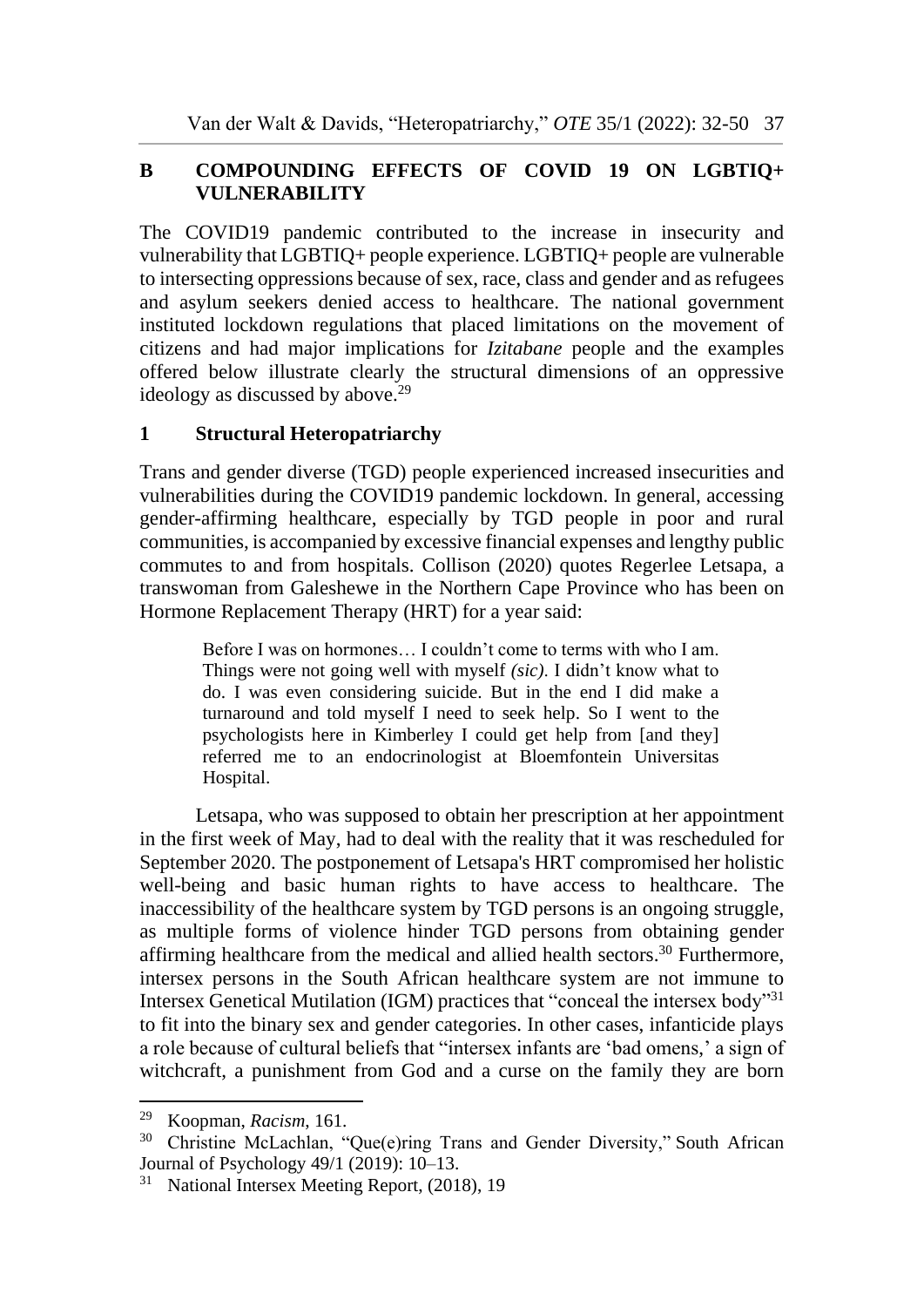into". <sup>32</sup> The combined effect of the lockdown regulations and re-allocation of health resources impacted the well-being of Trans, gender non-conforming and intersex persons in South Africa more adversely due to added stigma and discrimination. South Africa's healthcare system often discriminates against and violates the rights of TGD bodies and privileges cisgender bodies.

Human Rights Watch reported that the COVID19 pandemic insecurities and vulnerabilities were not only experienced by South Africans but also by LGBTIQ + refugees and asylum seekers:

Victor Chikalogwe, director of the LGBT refugee advocacy group People Against Suffering, Suppression, Oppression, and Poverty (PASSOP), has said that the lockdown has made life incredibly difficult for many undocumented LGBT migrants, refugees, and asylum seekers, as they are unable to work in the informal trades that have sustained them, including restaurants, bars, or sex work. They are not eligible to receive government social grants or food parcels, which are distributed only to those with South African identity cards and Social Security cards. 33

The South African government therefore failed structurally to protect and promote the universal human rights of refugees, asylum seekers and immigrants. As argued by in terms of racism, heteropatriarchy not only manifests psychologically and structurally but also in religious discourse and practices.<sup>34</sup>

# **2 Religious Heteropatriarchy**

Violence is not only experienced structurally in society and culture or in the medical sector. Religious communities in South Africa play a significant role in maintaining heteropatriarchy and faith is often used to do violence to LGBTIQ+ bodies, as argued by. <sup>35</sup> Sanctioned heteropatriarchy is based on how the Bible is read and interpreted. Rather than functioning as a conversation starter, the Bible or Sacred Scriptures often functions as a proverbial dead end to creative and imaginative explorations of realities constituted by gender and sexual diversity. Van der Walt argues that heteropatriarchy is often informed by exclusivist practices of Bible interpretation and finds expression in proof texts that often

1

<sup>32</sup> National Intersex Meeting Report, (2018), 19

<sup>33</sup> South Africa: End Bias in COVID 19 Food Aid [Online]. [n.d]. Available: [https://www.hrw.org/news/2020/05/20/south-africa-end-bias-COVID19-food-aid](https://www.hrw.org/news/2020/05/20/south-africa-end-bias-covid-19-food-aid) . Access Date: 6 June 2020.

<sup>34</sup> Koopman, *Racism*, 157–159.

<sup>35</sup> Gerald O. West, Charlene Van der Walt and Kapya John Kaoma, "When Faith Does Violence: Reimagining Engagement between Churches and LGBTI Groups on Homophobia in Africa," *HTS Theological Studies* 72/1 (2016): 8.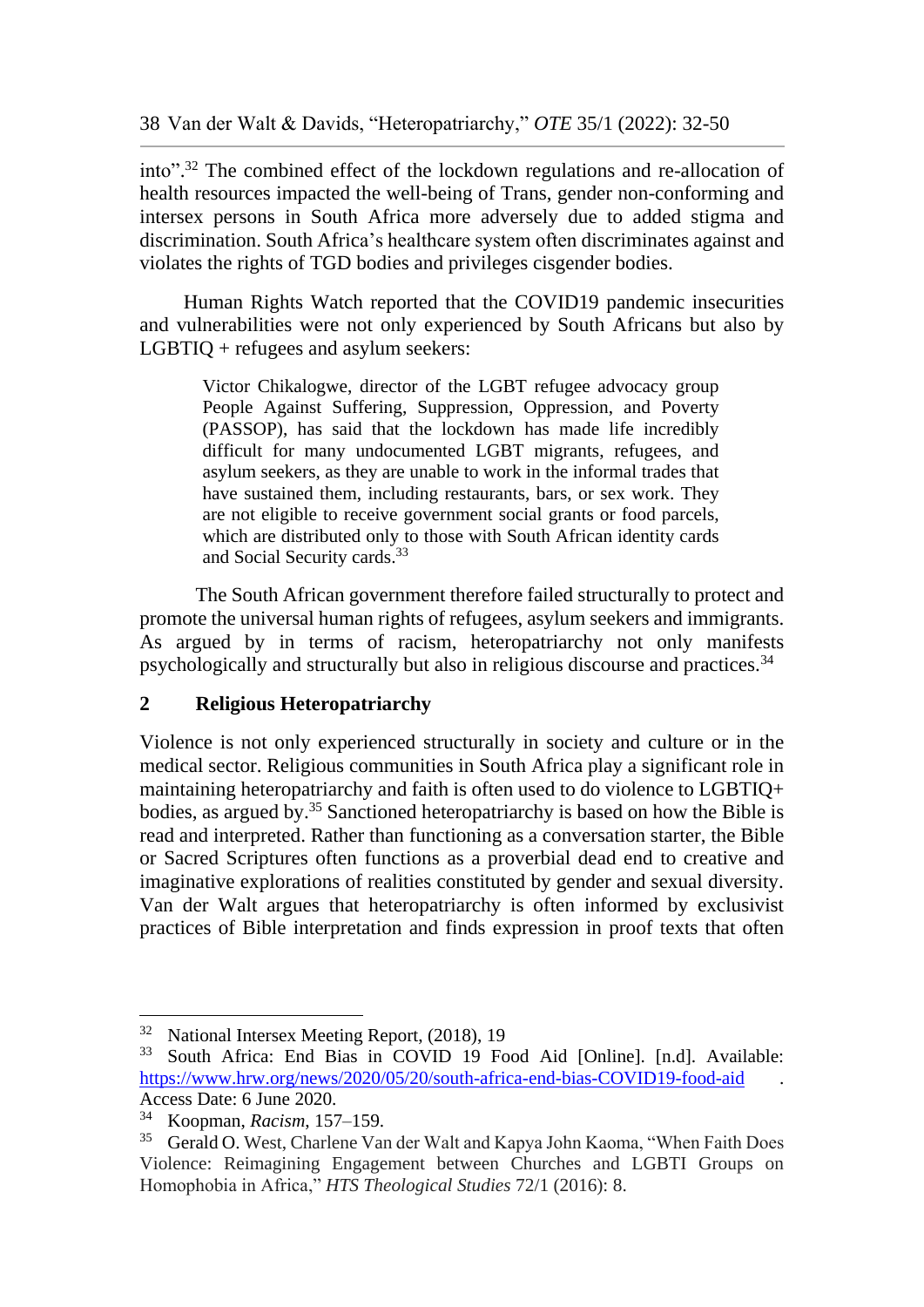lead to exclusion, discrimination and violence. <sup>36</sup> These texts, which are read and interpreted literally, include but are not limited to Gen 1–3, Gen 19, Judg 19, Lev 18:22; 20:13, Rom 1: 26–27, 1 Cor 6: 9–10 and 1 Tim 1:10. <sup>37</sup> In this view, Gen 1–3 stipulates how heterosexuality and gender complementarity are ordained by God.<sup>38</sup> LGBTIQ+ people whose sex, gender and sexuality differ fundamentally from this view are deemed "abnormal" and experience death and not life.<sup>39</sup> Life denying biblical interpretation does not only inform preaching but finds expression in the practices (liturgy, mission and pastoral care) of faith communities.

Considering the pervasive influence of heteropatriarchy as an ideology, it is not surprising that LGBTIQ+ people bore the brunt of the global pandemic as God's wrath and punishment. Oscar Bougardt a Cape Town Christian pastor blamed government legislation of same-sex marriages and mocked same-sex couples for not being able to procreate during the initial twenty-one-day national lockdown in South Africa. The heteropatriarchal blame game of which Bougardt is complicit is a manifestation of ideological imagery. Bougardt is therefore a symbol of conscious and unconscious behavioural formation of societal, cultural, and religious norms and beliefs that strive towards discriminatory meaning making process justify the outbreak of the pandemic and to blame it on LGBTIQ+ bodies.

# **C CBS AS A TOOL FOR CHANGE**

**.** 

Although, as argued above, religion and biblical interpretation profoundly form part of the strands of oppression impacting the lives of LGBTIQ+ in the African context, we are also deeply aware of the liberating potential that responsible and accountable Bible engagement and religious communities of care hold for the poor and marginalised.<sup>40</sup> As hinted at above, often when engaging issues of

<sup>36</sup> Charlene van der Walt, "'But He Refused to Listen to Her...' Developing a Safe Communal Space Where Marginal Voices Can Be Heard," *Journal of Theology for Southern Africa* 159 (2017): 5–21, 20.

<sup>37</sup> Hanzline R. Davids, and Chris Jones. "Theological-ethical Contours for the Full Inclusion of LGBTIQ+ Bodies in the Church" in *Justice-based Ethics: Challenging South African Perspectives* (ed. C. Jones; Cape Town: AOSIS, 2018), 89–117, 97–99; [https://doi.org/10.4102/aosis.2018.BK77.04.](https://doi.org/10.4102/aosis.2018.BK77.04)

<sup>38</sup> Lovemore Togarasei and Ezra Chitando, "'Beyond the Bible': Critical Reflections on the Contributions of Cultural and Postcolonial Studies on Same-Sex Relationships in Africa," *Journal of Gender and Religion in Africa* 17/2 (2011): 109–125, 110–114; Davids and Jones, "Theological-ethical Contours," 92–93.

<sup>39</sup> Davids and Jones, "Theological-ethical Contours," 92.

<sup>40</sup> For more regarding a responsible ethic of Bible interpretation and reflections on being accountable to interpretative communities, see Elisabeth S. Fiorenza, "The Ethics of Biblical Interpretation: Decentering Biblical Scholarship," *JBL* 107/1 (1988): 3–17; Gerald O. West, "The Vocation of an African Biblical Scholar on the Margins of Biblical Scholarship," *OTE* 19/1 (2006): 307–336.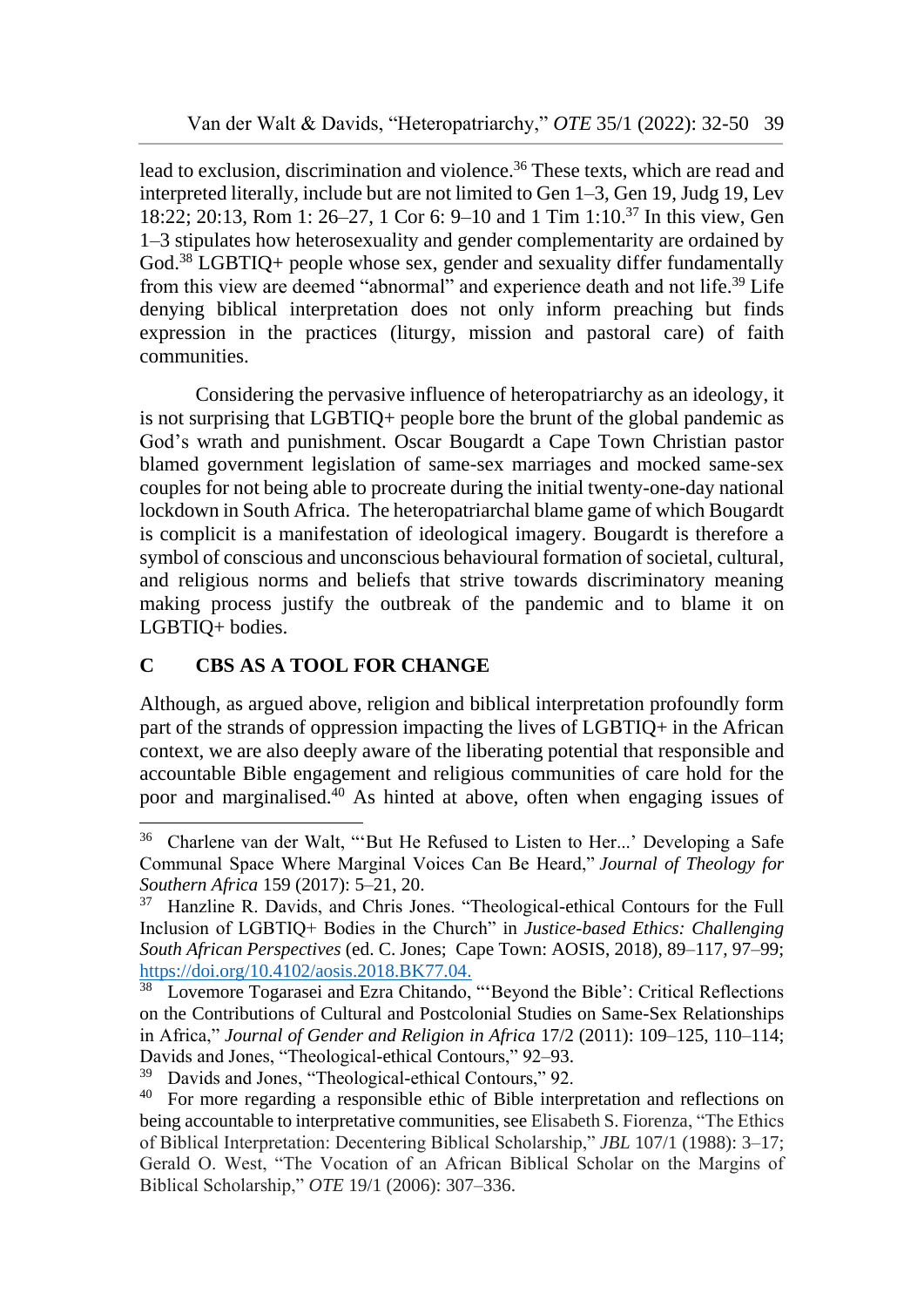gender and sexuality, the Bible is employed as an external source document that somehow contains answers or rules and prescriptions informing correct ethical behaviour and contemporary conduct. This approach not only ignores the contextual lived reality of contemporary interpreters, but also makes light of the contextual gap between the world of and behind the text and the complex reality interpreters currently face. Informed by foundational insights from Latin American Liberation Theology and underpinnings from feminist theory, Contextual Bible Study, as a methodology, appropriates a deeply contextual See-Judge-Act approach.

# **1 Starting from the embodied lived reality of the poor and marginalised**

The lived reality of a particular marginalised community or population, as understood by the members themselves, is the starting point of the first 'See' moment of the praxis cycle. The approach takes seriously the embodied contextual lived reality of those often deliberately silenced or preferably those who are unheard.<sup>41</sup> After an in-depth contextual engagement, the praxis cycle moves on to the 'judge' moment where interpretative communities slowly and deliberatively engage with the biblical text. This phase draws on insights from biblical scholarship by using both literary-narrative and socio-historical modes of analysis to identify and read with marginalised 'voices' in, under, above and behind biblical texts. These ancient biblical voices become the dialogue partners for contemporary marginalised communities, as the text functions as a dynamic reflective surface.<sup>42</sup> Safe spaces, or rather brave spaces, are constructed with care to facilitate a dynamic engagement where the first reality of life is brought into dialogue with the second reality of biblical texts. Fundamentally, the first two movements of the praxis cycle are aimed at empowering communities to 'act'

 $41$  Arundhati Roy makes the poignant observation that there is indeed no such entity as the voiceless, but rather frames the systemic power dynamics that deliberately silences or preferable refuses to hear the cries of the poor and marginalised. Roy made this distinction during her acceptance speech when receiving the Sydney Peace Prize in 2004. For a full version of the speech, see the Sydney Morning Herald: <https://www.smh.com.au/national/roys-full-speech-20041104-gdk1qn.html><br><sup>42</sup> For more on how the functions of the Bible as a reflective surface in the

<sup>42</sup> For more on how the functions of the Bible as a reflective surface in the process of Contextual Bible Study, see Charlene van der Walt, "'It's the Price I Guess for the Lies I've Told that the Truth It No Longer Thrills Me...' Reading Queer Lies to Reveal Straight Truth in Genesis 38," in *Restorative Readings: The Old Testament, Ethics, and Human Dignity* (ed. Juliana L. Claassens and Bruce C. Birch; Eugene, Oregon: Wipf and Stock Publisher, 2015), 57–74. Charlene Van der Walt and Judith Terblanche, "Reimagining a Solitary Landscape: Tracing Communities of Care in Exodus 1–2 and the Film Shirley Adams," *OTE* 29/1 (2016): 176–194. Van der Walt, Charlene. "'To the Wonder.' Finding God in the Most Unexpected Places," in *Considering Compassion: Global Ethics, Human Dignity, and the Compassionate God* (ed. L. Juliana Claassens and Frits de Lange. Eugene: Pickwick, 2018), 170-186.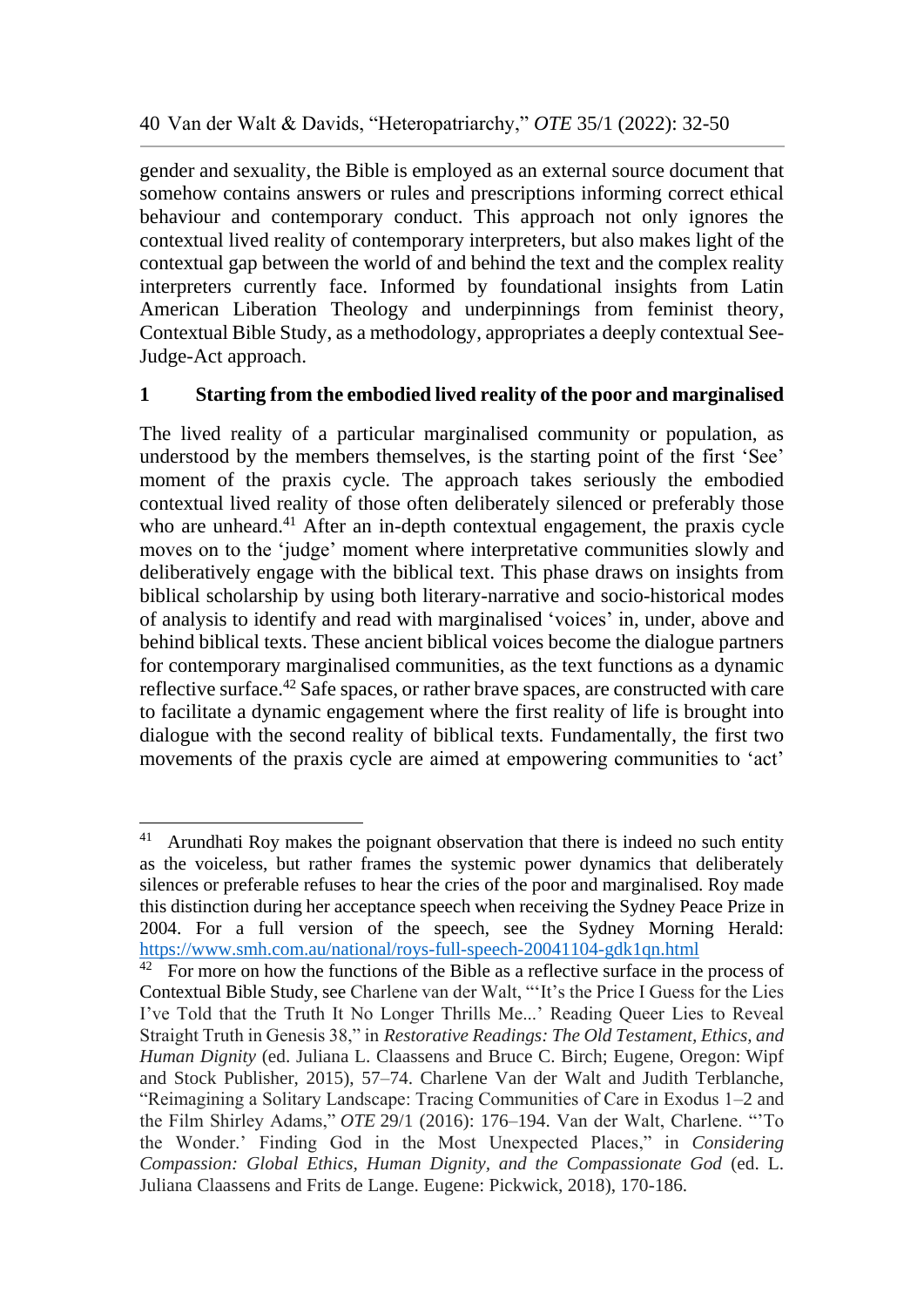collaboratively and with imagination in engaging situations of injustice, marginalisation and violence.

### **2 Smashing the silos by working together across sectors**

This approach has been fruitfully and impactfully employed and developed by the Ujamaa Centre for Community Development and Research<sup>43</sup> in the last  $33$ years, as it engaged in numerous thematic areas and vulnerable populations including survivors of Gender Based Violence, $44$  communities living with HIV and Aids, $45$  Men and Masculinity, $46$  communities impacted by dehumanising socio-economic realities<sup>47</sup> and, most recently, the LGBTIO+ community.<sup>48</sup> The methodology and resources developed by the Ujamaa Centre has been appropriated, developed and adapted by partners based in both the civil society and the faith landscape and this is a reality encouraged by the Ujamaa Centre. When considering ongoing work in the field of LGBTIQ+ and faith, the *Reading Together* toolkit developed by Inclusive and Affirming Ministries<sup>49</sup> (IAM) that draws from Intercultural and Contextual Bible reading insights, combined with IAM's theory of change, opens hearts (diversity awareness, minds (anti-bias trainings and doors (inclusive and affirming faith communities). Considering the contextual realities faced by LGBTIQ+ people in the African landscape as

<sup>&</sup>lt;sup>43</sup> The Ujamaa Centre for Community Development and Research is hosted by the School of Religion, Philosophy and Classics at the University of KwaZulu-Natal. For more on the Centre, see [http://ujamaa.ukzn.ac.za/Homepage.aspx.](http://ujamaa.ukzn.ac.za/Homepage.aspx)

<sup>44</sup> See Gerald West, P. Zondi-Mabizela, M. Maluleke, H. Khumalo, P.S. Matsepe and M. Naidoo, "Rape in the House of David: The Biblical Story of Tamar as a Resource for Transformation," *Agenda* 18/61 (2004): 36–41. Gerald West, "Recovering the Biblical Story of Tamar: Training for Transformation, Doing Development," in *For Better, for Worse: The Role of Religion in Development Cooperation* (ed. Robert Odén; Halmstad: Swedish Mission Council, 2016). Charlene van der Walt, "But He Refused to Listen to Her… Developing a Safe Communal Space Where Marginal Voices Can Be Heard," *Journal of Theology for Southern Africa* 159 (2017): 5–21.

<sup>45</sup> See Gerald O. West and Bongi Zengele. "The Medicine of God's Word: What People Living with HIV and AIDS Want (and Get) from the Bible," *JTSA* 125 (2006): 51.

<sup>46</sup> See Gerald, O. West, "Exegesis Seeking Appropriation; Appropriation Seeking Exegesis: Re-reading 2 Samuel 13: 1–22 in Search of Redemptive Masculinities," *Verbum et Ecclesia* 34/2 (2013): 1–6.

<sup>47</sup> See Gerald O. West, "Facilitating Interpretive Resilience: The Joseph Story (Genesis 37–50) as a Site of Struggle," *Acta Theologica* 38 (2018): 17–37.

<sup>48</sup> See Gerald O. West, Charlene van der Walt and K.J. Kaoma. "When Faith Does Violence: Reimagining Engagement between Churches and LGBTI Groups on Homophobia in Africa," *HTS Theological Studies* 72/1 (2016): 1–8. Gerald. O. West, and Charlene van der Walt, "A Queer (Beginning to the) Bible," *Concilium* 5 (2019): 109–118.

<sup>&</sup>lt;sup>49</sup> For more on Inclusive and Affirming Ministries and their theory of change, see <https://iam.org.za/>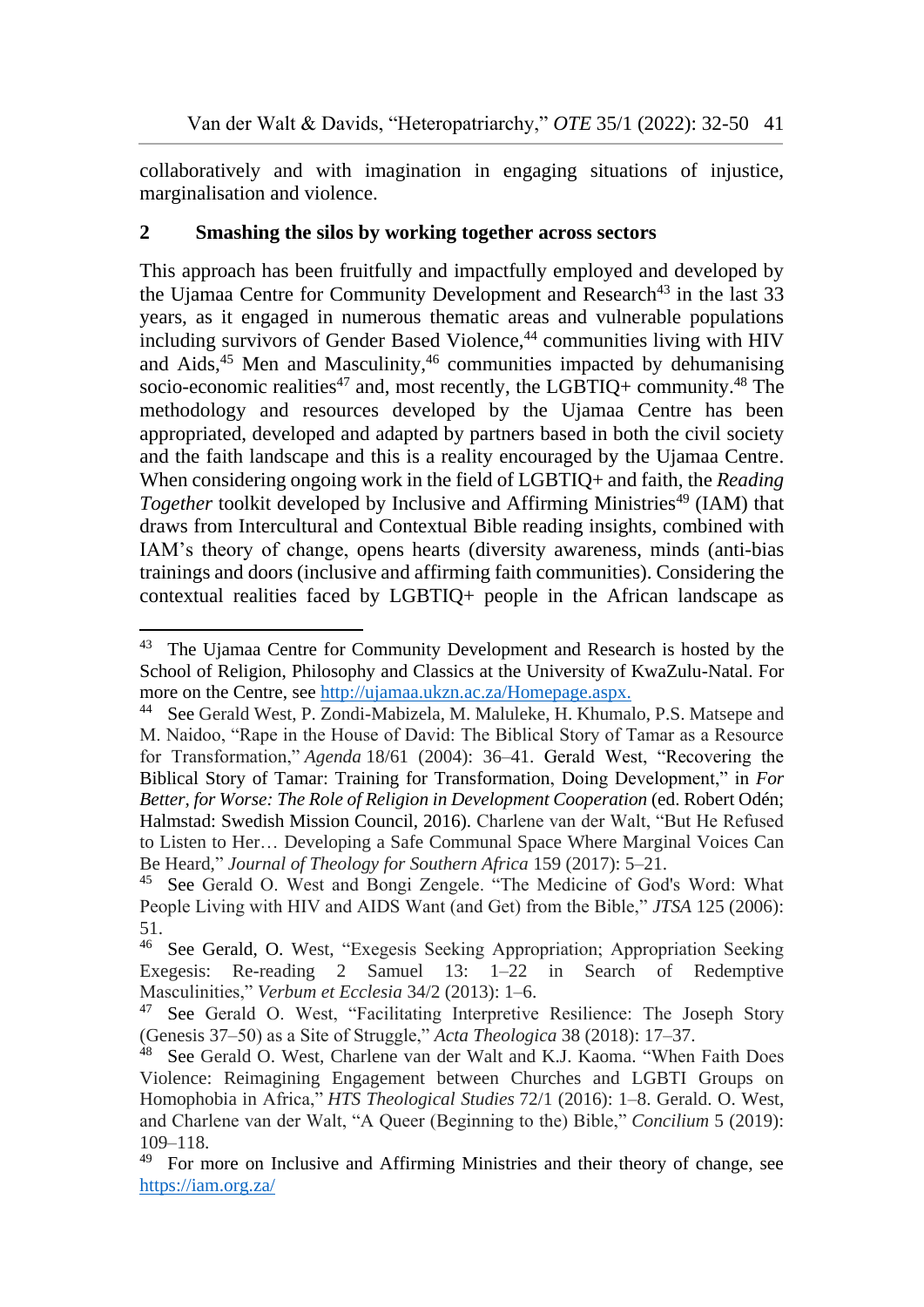outlined above and the urgent need for the development of faith and Contextual Bible Study resources n the intersection of gender, sexual diversity and faith, the Ujamaa Centre and the Gender and Religion program at the University of KwaZulu-Natal and (IAM) joined forces at the beginning of January 2020. Although there has been a productive and fruitful history of collaboration between the organisations, the intensive Gender and Sexual Diversity Contextual Bible Study resource development workshop sharpened the focus of collaboration. The workshop aimed at developing specific resources that could assist faith communities, clergy, LGBTIQ+ people, family and friends to grapple with the biblical text in a contextual way when engaging issues of gender and sexuality. The intensive workshop firstly reflected on the theoretical underpinnings of Contextual Bible Study and how these insights could be appropriated and translated to empower LGBTIQ+ believers and faith communities when interpreting the biblical text. Genesis 1 and 2, Gen 18 and 19, Gen 37 and Acts 8 were selected as the first round of focus texts, as these texts not only offer important reflective surfaces to engage issues of gender and sexuality, but resources could be developed to spark important contextual conversations for very different interpretative communities raging from hostile faith communities to allies and LGBTIQ+ people grappling with the Bible.

In the final part of the essay, we will offer some preliminary reflections on an ongoing engagement with the Joseph narrative from an LGBTIQ+ perspective which appropriates insights form queer biblical scholarship.<sup>50</sup> Although the Joseph narrative cycle in Gen 37-50 consists of a number of important episodes that could be used to develop potential Contextual Bible Study resources, we decided to focus on the introductory episode in Gen 37 to develop a CBS resource that could be appropriated by LGBTIQ+ people of faith, as they navigate othering, stigmatisation and violence, as outlined above.<sup>51</sup>

<sup>&</sup>lt;sup>50</sup> The current work being developed by the Ujamaa Centre in collaboration with Inclusive and Affirming Ministries stands in a long tradition of Contextual Bible Study work done by appropriating the Joseph narrative cycle. For more in this regard, see Gerald O. West, "Facilitating Interpretive Resilience: The Joseph Story (Genesis 37– 50) as a Site of Struggle," *Acta Theologica* 38 (2018): 17–37.

<sup>&</sup>lt;sup>51</sup> The Ujamaa Centre is in the process of developing a sequence of Contextual Bible Studies in order to enage the intersection of gender, sexuality and religion by making use of the Joseph narrative cycle. Beyond the CBS resources that is available for download from our website we are also involved in continued research dissemination of our praxis reflection work for various publications. Further reflection on the Genesis 37 Bible Studies has also been submitted for publication in a special volume that is currently in production celebrating 25 years of the Bridging Gaps program at the Free University of Amsterdam. The essay submitted for this contribution is entitled: "I won't behave myself. I won't hate myself. Harnessing the multi-coloured butterfly in Genesis 37 as an Izitabane icon."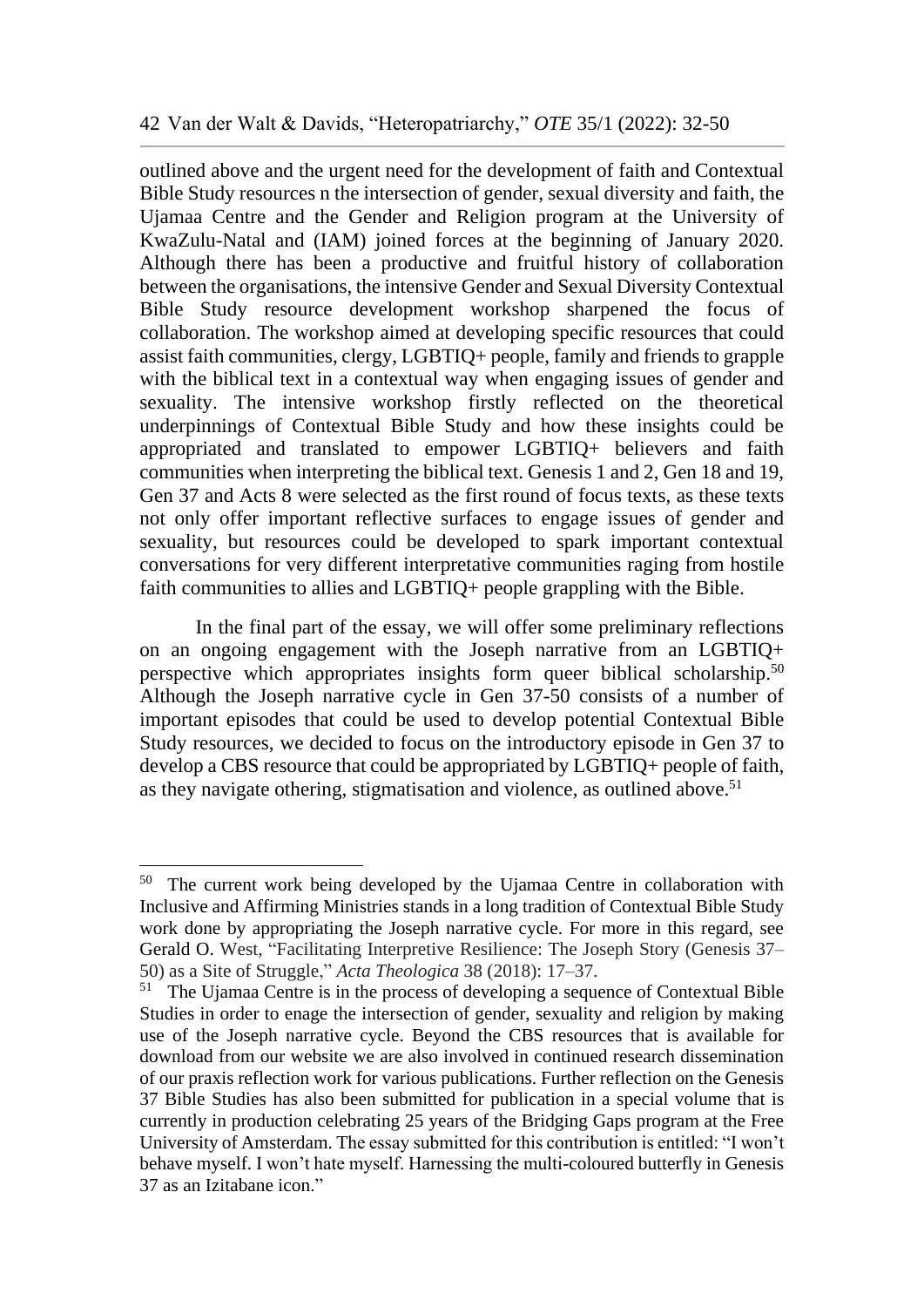#### **D RECLAIMING JOSEPH AS AN** *IZITABANE* **ICON**

Considering much of what has been discussed above, the Bible is often understood by LGBTIQ+ people as the property of either the church or the academy—to be overseen by faith leaders and scholars. Virginia Mollenkott aptly describes this positionality when stating that as a lesbian woman she reads the text form "[be]low and outside."<sup>52</sup> Drawing from the insights of Queer Biblical Hermeneutics, <sup>53</sup> we aim to trouble the stability of often life-denying hermeneutical practices that exclude LGBTIQ+ people or are used foundationally to incite hate crimes and violence.

For this purpose, we turn our 'trouble-making' attention to the richly complex Joseph narrative cycle in the book of Genesis. Joseph is a well-known and eagerly appropriated character in the African context—favourite son of the favourite wife, dreamer, slave and, finally, imperial overlord.<sup>54</sup> Although the narrative is not beyond religio-cultural and socio-economic complexities, it is precisely the fact that Joseph is so well-known and so easily appropriated that we found the narrative to be an ideal reflective surface for the development of a Contextual Bible Study that could function as an interpretative resource.

In the discussion that follows, we aim to illustrate how insights from critical biblical scholarship translate into Contextual Bible Study questions and how we appropriate these learnings in the development and implementation of reading groups with LGBTIQ+ people. A Contextual Bible Study never reaches

 $52$  Virginia R. Mollenkott, "Reading the Bible from Low and Outside: Lesbitransgay People as God's Tricksters" in *Take Back the Word: A Queer Reading of the Bible* (eds. Robert E. Goss and Mona West; Cleveland, Ohio: Pilgrim Press, 2000), 13–22.

<sup>53</sup> Teresa Hornsby and Ken Stone, "Already Queer: A Preface" in *Bible Trouble: Queer Reading at the Boundaries of Biblical Scholarship* (ed. Teresa Hornsby and Ken Stone; Atlanta: Society of Biblical Literature, 2011): ix. explain that the aim of queer Biblical hermeneutics is to 'trouble the text' for the purposes of gaining new insight against normative interpretations. Generally, according to Jeremy Punt, Queer Biblical Hermeneutics is an extremely diverse and non-conformist way of looking at the Bible which goes beyond the familiar heteronormative ways in which the Bible is read. Jeremy Pun, "Intersections in Queer Theory and Postcolonial Theory, and Hermeneutical Spin-Offs," *The Bible and Critical Theory* 4/2 (2011): 1–16, Hornsby and Stone, also note that Queer Biblical Hermeneutics has been viewed as "experimental" and is a recent phenomenon. Hornsby and Stone, "Already Queer," ix. Deryn Guest states that it encompasses "other," non-conventional, ways of reading the Bible, while also attempting to uncover "other" modes of sexual and gender configurations in the pages of the Bible. Deryn Guest, "From Gender Reversal to Genderfuck: Reading Jael through a Lesbian Lens" in *Bible Trouble: Queer Reading at the Boundaries of Biblical Scholarship* (ed. Teresa Hornsby and Ken Stone; Atlanta: Society of Biblical Literature, 2011): 21, 32–36.

<sup>54</sup> Gerald O. West, *The Stolen Bible: From Tool of Imperialism to African Icon* (Pietermaritzburg: Cluster Publications, 2016), 410–420.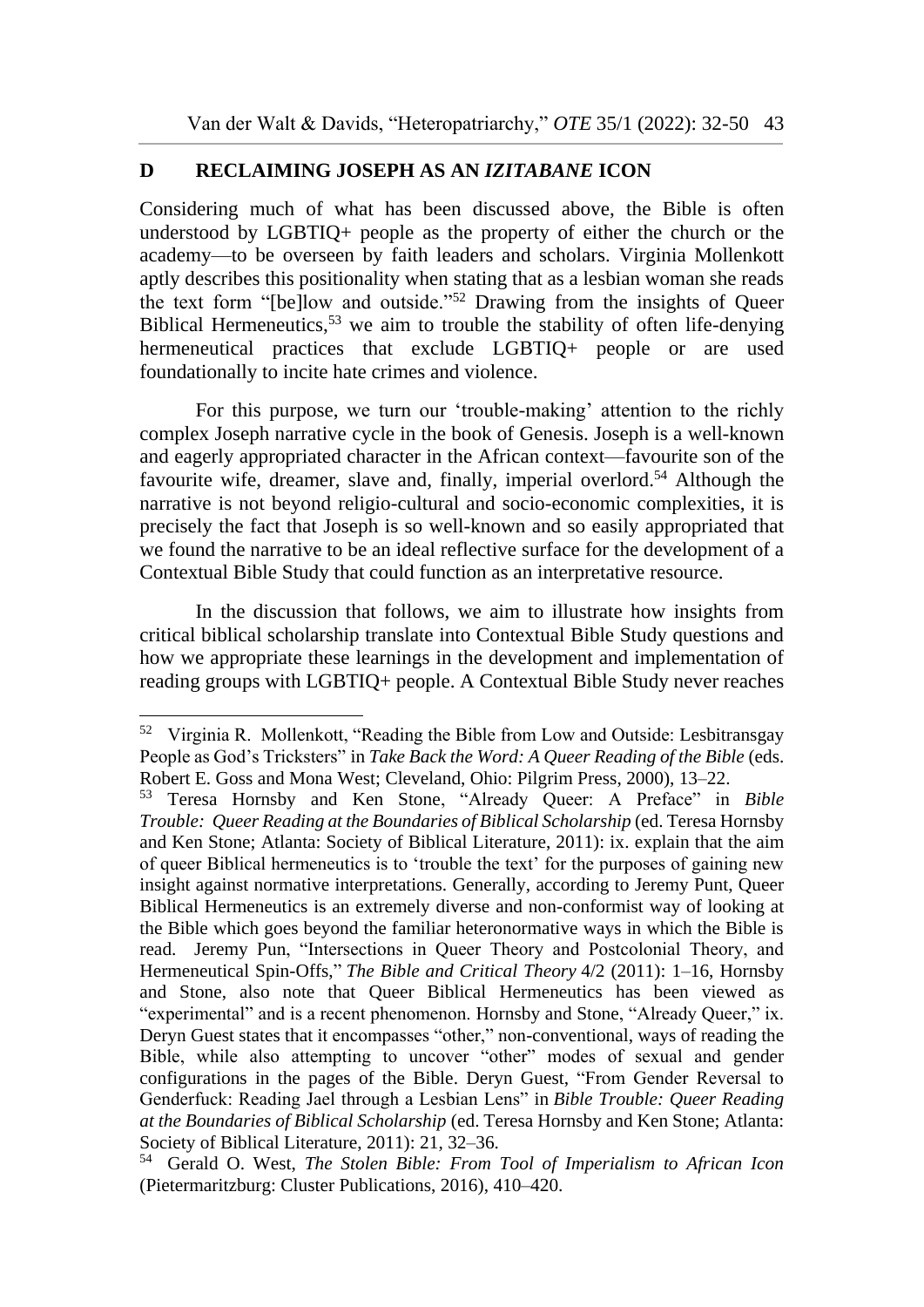a final version but questions are tweaked and developed; and we hope to illustrate something of the ongoing nature of this work. After the initial development of the Bible study in January, we have had the privilege to test the Bible study in two very rich and diverse settings. On Wednesday, 26th February 2020, the Ujamaa, Gender and Religion Program and IAM collective partnered with the Gay and Lesbian Network in Pietermaritzburg to host a three-hour Contextual Bible Study of the Joseph story. After the very positive first trail-run implementation of the Bible study and due to the increased vulnerability of LGBTIQ+ people during the COVID 19 inspired lockdown, we hosted a second virtual Contextual Bible Study on Wednesday 22nd April. Joseph's 'queer' vulnerability was highlighted and appropriated as a collective resource to enable resilience and hope during the time of COVID 19. Queer participants and concerned faith leaders tuned in from KwaZulu-Natal, Eastern Cape, North West and the Western Cape provinces of South Africa. 55

In the development of the Contextual Bible Study, we found the work of the queer drama scholar Peterson Toscano exceptionally helpful in intersecting religio-cultural and socio-economic issues with gender and sexuality.<sup>56</sup> Toscano picks up on Joseph's gender non-conforming character in one of his performance lectures and we initially drew from this creative work in order to reflect on Joseph, the indoorsy and dreamy favourite son, as an example of a character who transgresses gender norms in the Bible and one who does not adhere to prescribed gender constructions or expectations.

As is often the case, we started of our Contextual Bible study with a dramatic reading of the text and in the process, we try to set up a playful engagement with the characters in the Joseph narrative. The characters and intricate dynamics of the story come to life when different participants take part in the impromptu dramatisation of the story. We found this to be a productive methodology in the sense that it helps readers to enter the text in a unique way and to destabilise formal notions of Bible engagement and, hopefully, in the process, this cracks open a space for more creative conversations.

We will limit the discussion to three short examples of the inherent queerness of the narrative and how this is translated into Contextual Bible Reading Questions that in turn allow for impactful contextual engagements. Although not an exhaustive engagement with the Contextual Bible Study questions or themes engaged with, the study aims to reflect on three interrelated thematic areas that are of specific importance to the intersectional vulnerability experienced by LGBTIQ+ people during the time of COVID 19 namely othering, punitive violence with the aim to correct or normalise and the construction of counter communities of care. Firstly, we turn our attention to the way in which

 $55 For$ <sup>55</sup> For more on the virtual Contextual Bible Study, see [https://srpc.ukzn.ac.za/news/2020/05/ukzn-hosts-lgbti-virtual-contextual-bible-study/.](https://srpc.ukzn.ac.za/news/2020/05/ukzn-hosts-lgbti-virtual-contextual-bible-study/)

<sup>56</sup> For more on Toscano's work, see https://petersontoscano.com/.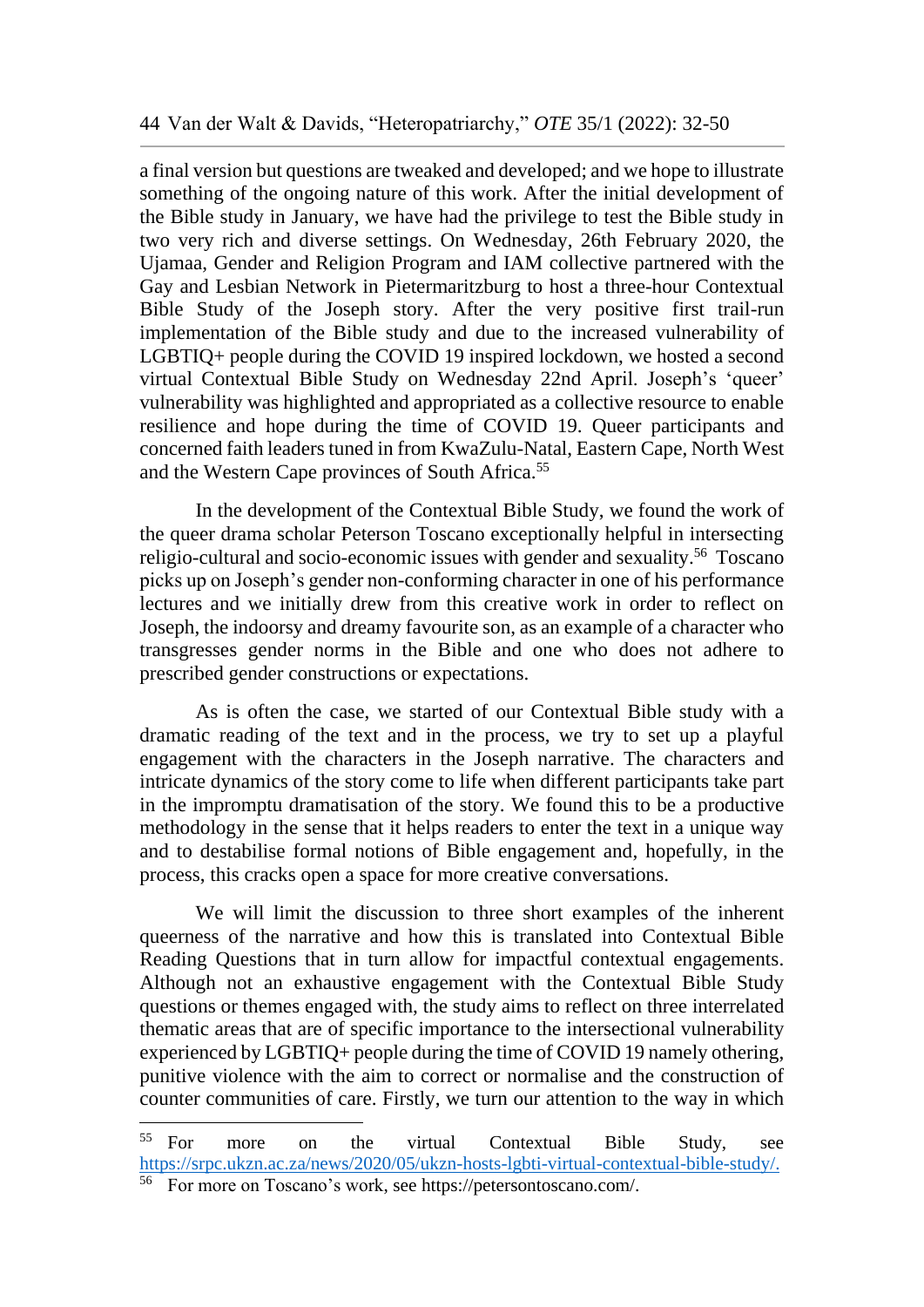Joseph is set apart in the narrative. The fact that Jacob gives Joseph a gift of a coat of many colours is probably remarkable in itself, but that this garment, which has the clear function of an identity marker, is described by the same word that is used to describe Tamar's dress, fit for a princess, in 2 Sam 13, opens an array of queer interpretative possibilities. Jacob gives Joseph a princess dress and in the process the outsider is colourfully othered. Joseph however is set apart not only because of his dress, but also because of his dreams and the uncensored way in which he flaunts these visions in front of his extended family. We pick up on these dimensions by asking the following sequence of questions:

- Joseph is clearly set apart in this story. What contributes to his otherness?
- Joseph is given a coat of many colours by his father Jacob. The only other biblical reference, in the original Hebrew, to this type of garment is found in 2 Sam 13: 18b and it is described as a coat fit for a princess in the translation.
	- How is the coat described in this story and what is the significance of the garment?
	- What feelings does it evoke amongst the brothers?
- Read verses 5–10 again. Besides being set apart because of his dress he is also described in the story as dreamer.
	- What is the effect of Joseph's dreams on his family?

Joseph's otherness and visible difference find strong resonance with many *Izitabane* interpreters of the text who often find themselves being othered because of tangible non-conforming gender expressions.

Secondly, Joseph's distinctly marked otherness, which is amplified by the princess dress, evokes punitive reaction from his brothers. They see him from afar and are affronted by his display of otherness as he comes to visit them in the field. Their physical disciplinary action to his queerness is reminiscent of similar 'corrective/curative' behaviour expressed though the rape of lesbian women in the African context who do not conform to the heteronormative ideal. We explored the complexity of this dimension of the text by guiding participants through the following sequence of questions:

- Jacob sends Joseph to his brothers where they are tending the flock in the field? What emotions are evoked when they see him coming from afar and why?
- Read verses 18–24 together. How does Joseph's brothers respond to his embodied difference?
- Read again verses 10–13. What do you think informed Jacob's decision to send Joseph to his brothers in the field?
- In the light of the discussion above, think about your own lived experience.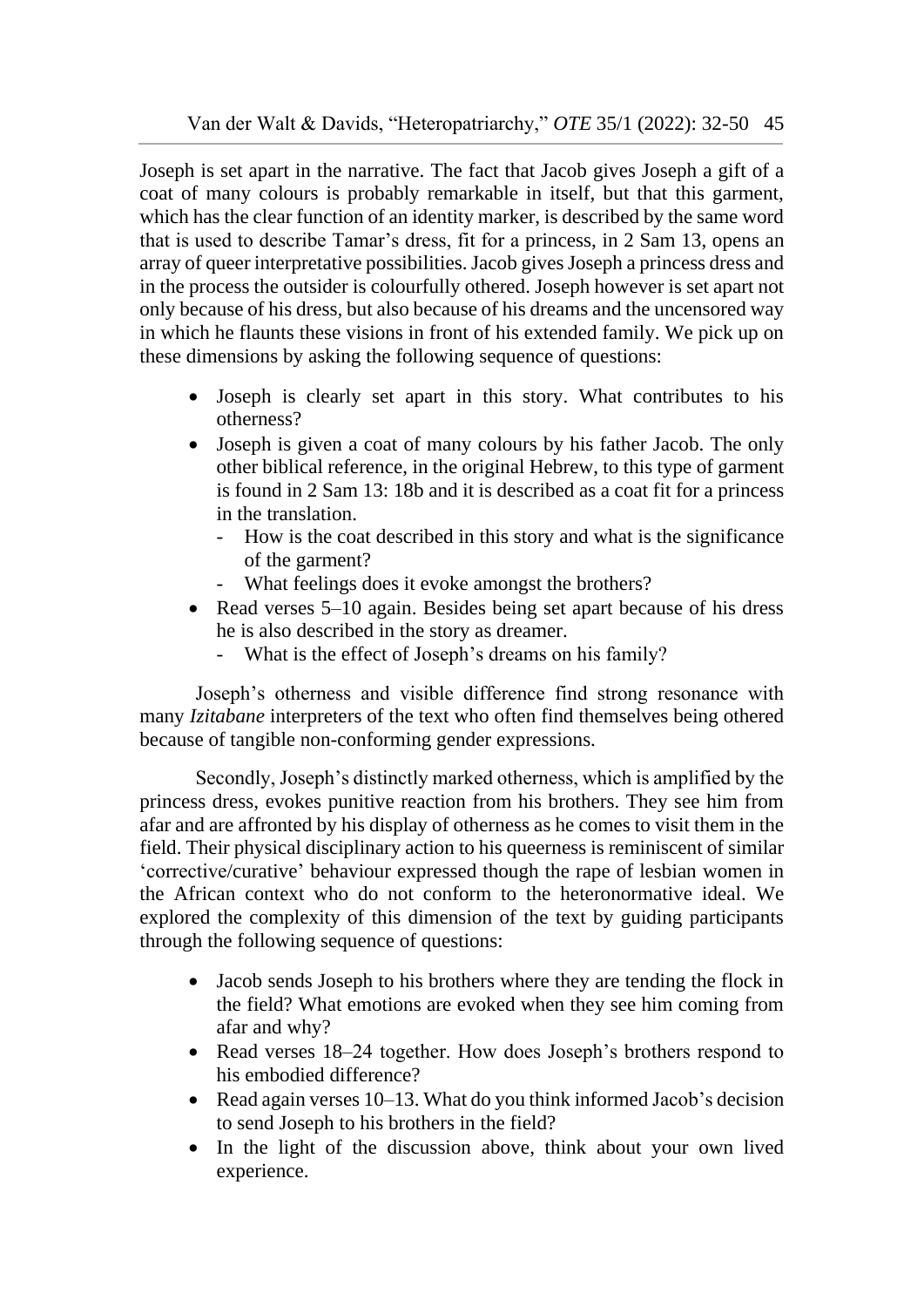• Have you experienced situations where your otherness made you vulnerable or where your identity has been questioned?

This painful and dramatic moment in the Joseph narrative cycle functions as a dynamic reflective surface that enables contextual discussions of punitive violence against queer bodies. Beyond creating space for *Izitabane* readers of the Bible to reflect on their own experiences of violence, the troubling and suggestive question aims at assisting readers to reflect on Jacob's positionality and responsibility when it comes to the punitive violence committed by the brothers to 'correct' Joseph. The complexity of the family dynamic gave LGBTIQ+ interpreters the opportunity to reflect amongst themselves on their own experiences of vulnerability and violence, also within their family contexts, during the COVID19 pandemic. The possibility for this in-depth reflection is largely made possible through the appropriation of classic Contextual Bible Reading approach when the last question of the sequence facilitates the move from textual reflections to reflections drawing from contextual and embodied experiences.

As a final theme, we turn to another dimension in the text that could help to spark hope. A third sequence of questions aims at enabling further reflections on experiences of violence and exclusion within familiar family contexts, but then directs the discussion to the possibility of creating counter communities of care.

- Read again verses 25–35. How do the people closest to Joseph respond to the events that transpire here?
- What has your experience been of family in times of vulnerability? What constitutes family to you?
- From Joseph's experiences of trauma and vulnerably grows a tale of redemption for all sons of Israel (Gen 42:6 to Gen 48). What resources for hope does this story offer you?
- How do we actively go about creating communities of care for those who experience vulnerability due to their otherness?

As is often the case within Contextual Bible Reading approach, the final arc of questions aims at empowering readers to reflect on how they would concretely and contextually respond to the questions after having gone through the process of collective text engagement. Although the Contextual Bible Reading community created has the very specific goal of enabling the communal reading experience, even these fleeting moments of connection hold transformative possibilities for those who are particularly vulnerable due to COVID19. The importance of counter communities of care, however fleeting or virtual, is highlighted as a resource for *Izitabane* to resist normalisation, correction, and annihilation when the Biblical text is used in a life-denying manner.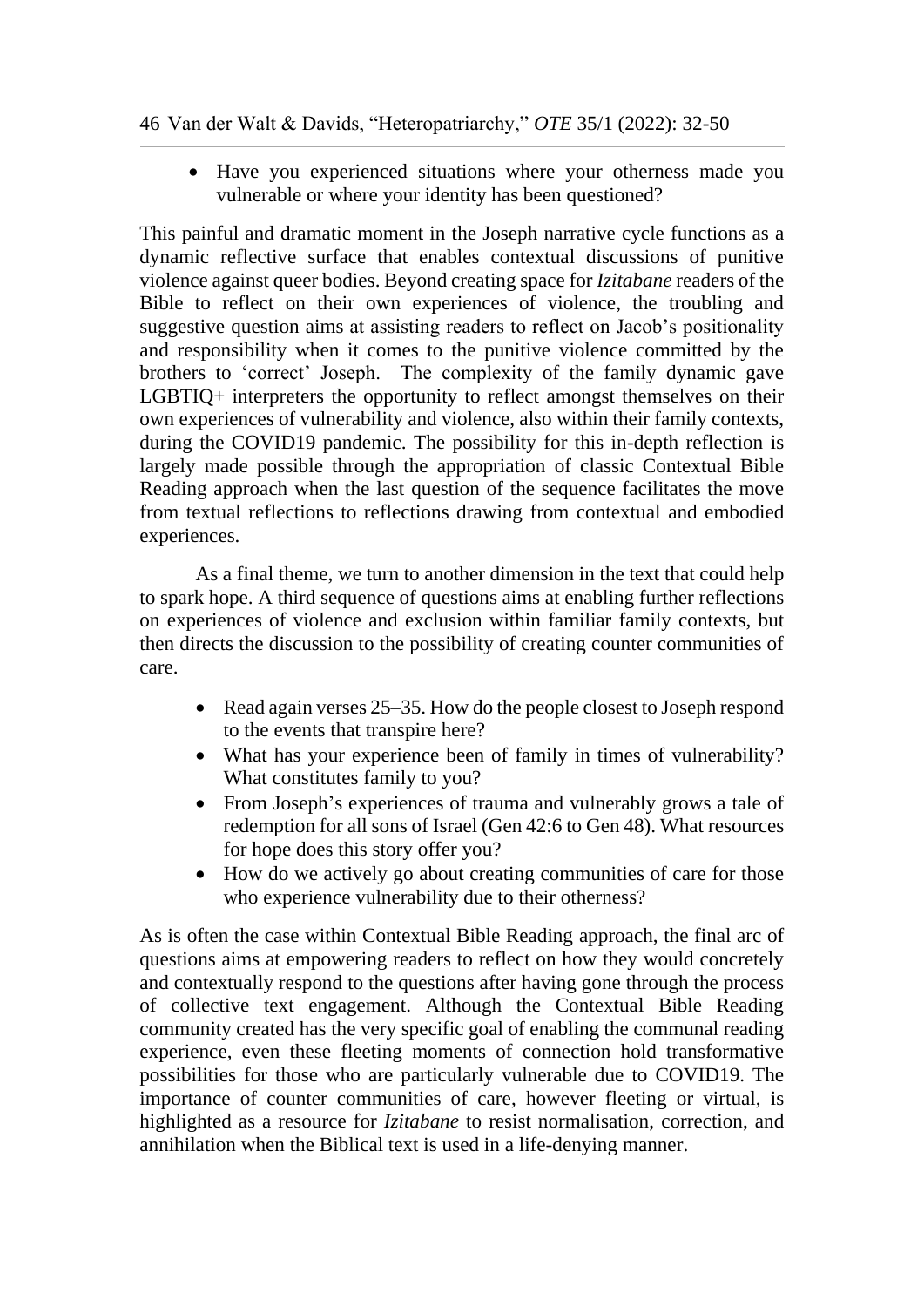#### **E CONCLUSION**

We started this contribution with a reflection on the systemic realities underpinned by the pervasive ideology of heteropatriarchy. The foundational ideology combines heteronormativity and patriarchy and informs dominant normative constructions of gender, sexuality and relationality. Those who find themselves embodied outside the confines of the heteronormative script often experience attempts at correction that vary from name calling and being made fun of to violent annihilation. African *Izitabane* people who express gender and sexuality outside the heteropatriarchal norm are particularly vulnerable to exclusion, victimisation and violence. As we have argued, these realities are further compounded by the COVID19 pandemic. Rather than being spaces of safety, care and hospitality, faith institutions often contribute to the stigmatisation and violence experienced by LGBTIQ+ people in the African context. The Bible is frequently and pervasively used as a tool to exclude *Izitabane* believers from the church as a community of care, celebration and support. Further, it is often cited as a source document that incites hate and violence again LGBTIQ+ people in the African context. In an attempt to engage with the contextual and embodied pain and violence that these life-denying interpretative strategies produce, Contextual Bible Study was employed as a tool to assist in the development of interpretative resources for *Izitabane* believers to enhance resilience and to spark hope. In line with the imperative of Queer Biblical Hermeneutics, the essay aimed at illustrating the potential for change when the tool of the master is used against the master. Considering the compounded vulnerability of *Izitabane* people especially when bearing the brunt of the collective disorientation, loss and despair because of COVID19 realities, the importance of life-affirming interpretive resources and counter communities of care cannot be over accentuated.

#### **H BIBLIOGRAPHY**

- Ackermann, Denise M. "Meaning and Power: Some Key Terms in Feminist Liberation Theology." *Scriptura* 44 (1993): 19–33.
- Cheng, Patrick S. *Radical Love: An Introduction to Queer Theology*. New York: Seabury, 2011.
- Collison, Carl. 2020. "Transgender Rights Activists Champion Telemedicine" [Online]. Available: [https://mg.co.za/health/2020-06-14-transgender-rights](https://mg.co.za/health/2020-06-14-transgender-rights-activists-champion-telemedicine/)[activists-champion-telemedicine/](https://mg.co.za/health/2020-06-14-transgender-rights-activists-champion-telemedicine/) [2020, June 15].
- Connell, Raewyn W. *Masculinities*. Cambridge, England: Polity, 1995.
- Connell, Raewyn W. and James W. Messerschmidt. "Hegemonic Masculinity: Rethinking the Concept." *Gender & Society* 19/6 (2005): 829–859.
- Cornwall, Susannah, ed. *Intersex, Theology, and the Bible: Troubling Bodies in Church, Text, and Society*. New York: Palgrave MacMillan, 2015.
- Cranny-Francis, Anne, Wendy Waring, Pam Stavrapoulos and Joan Kirkby. *Gender Studies: Terms and Debates*. New York: Palgrave, 2003.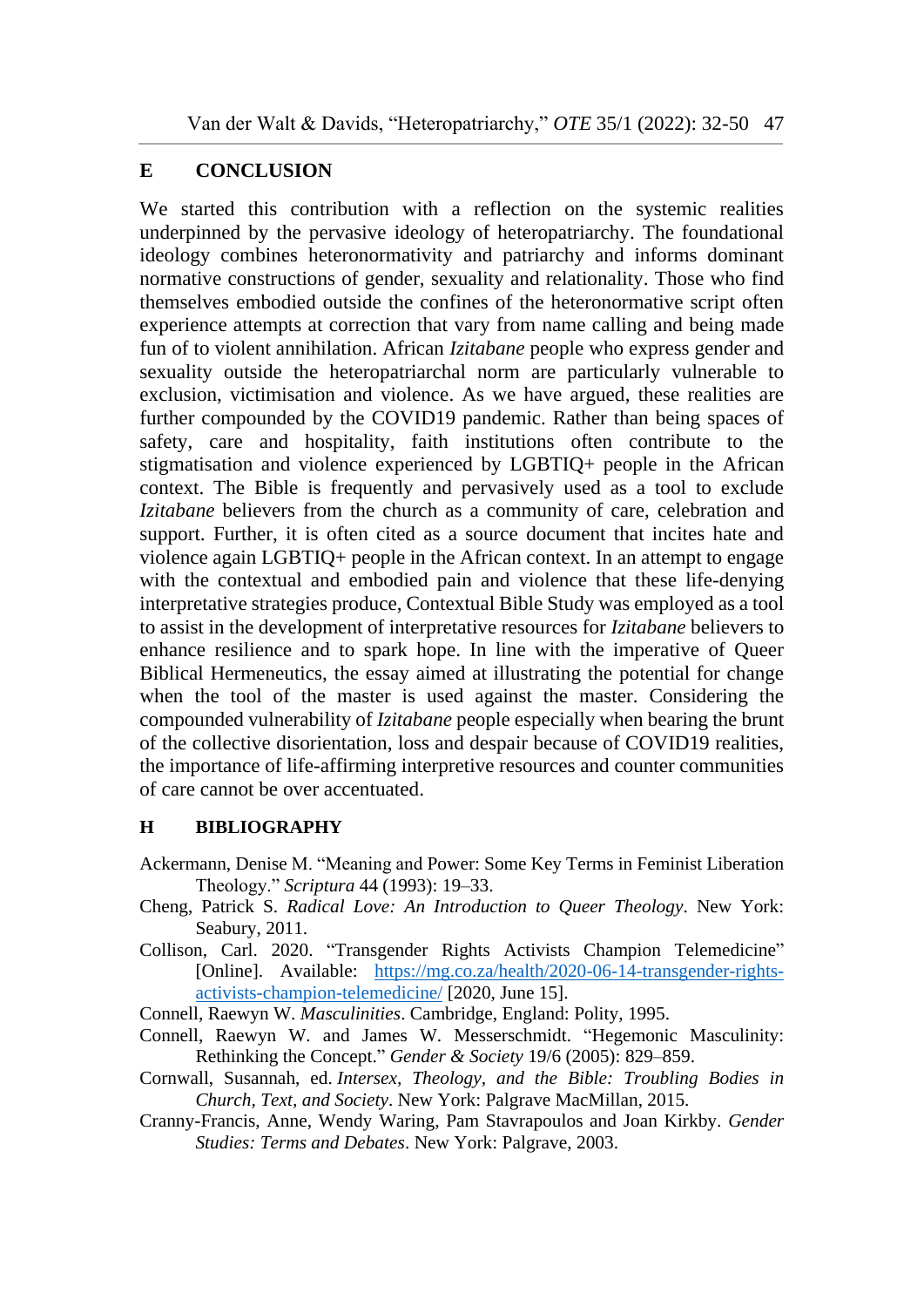48 Van der Walt & Davids, "Heteropatriarchy," *OTE* 35/1 (2022): 32-50

- Butler, Judith. *Gender Trouble: Feminism and the Subversion of Identity*. New York: Routledge, 1990.
- Davids, Hanzline R., Abongile Matyila, Sindi Sithole and Charlene van der Walt. *Stabanisation: A Discussion Paper about Disrupting Backlash by Reclaiming LGBTI Voices in the African Church Landscape*. Johannesburg: The Other Foundation, 2019.
- Davids, Hanzline R. and Chris Jones. "Theological-ethical Contours for the Full Inclusion of LGBTIQ+ Bodies in the Church." Pages 89–117 in *Justice-based Ethics: Challenging South African Perspectives*. Edited by C. Jones. Cape Town: AOSIS, 2018. [https://doi.org/10.4102/aosis.2018.BK77.04.](https://doi.org/10.4102/aosis.2018.BK77.04)
- Fiorenza, Elisabeth S. 1988. "The Ethics of Biblical Interpretation: Decentering Biblical Scholarship." *Journal of Biblical literature* 107/1 (1988): 3–17.
- Guest, Deryn. "From Gender Reversal to Genderfuck: Reading Jael through a Lesbian Lens." Pages 9–44 in *Bible Trouble: Queer Reading at the Boundaries of Biblical Scholarship*. Edited Teresa J. Hornsby and Ken Stone. Atlanta: Society of Biblical Literature, 2011.
- Hawthorne, Susan. "Ancient hatred and its contemporary manifestation: The torture of lesbians." *Journal of Hate Studies* 4/1 (2005): 33 -58.
- Hornsby, Teresa and Ken Stone, "Already Queer: A Preface." Pages ix-xiv in *Bible Trouble: Queer Reading at the Boundaries of Biblical Scholarship*. Edited by Teresa J. Hornsby and Ken Stone. Atlanta: Society of Biblical Literature, 2011.
- Iqual, Roberto. "CT Hate Pastor Oscar Bougardt says LGBTQ People to Blame for Coronavirus."[Online] Available: [https://www.mambaonline.com/2020/03/28/ct-hate-pastor-oscar-bougardt](https://www.mambaonline.com/2020/03/28/ct-hate-pastor-oscar-bougardt-says-gays-to-blame-for-coronavirus/)[says-gays-to-blame-for-coronavirus/](https://www.mambaonline.com/2020/03/28/ct-hate-pastor-oscar-bougardt-says-gays-to-blame-for-coronavirus/) [2020, June 6].
- Judge, Melanie. *Blackwashing Homophobia: Violence and the Politics of Sexuality, Gender and Race*. New York: Routledge, 2018.
- Koopman. Nico N. "Racism in Post-apartheid South Africa." Pages 153–167 in *Questions about Life and Morality: Christian Ethics in South Africa Today*. 16th edition. Edited by Louise. Kretzschmar and L.D Hulley. Pretoria: JL van Schaik, 2013.
- McLachlan, Christine. "Que(e)ring Trans and Gender Diversity." *South African Journal of Psychology* 49/1 (2019): 10–13.
- Mollenkott, Virginia R. "Reading the Bible from Low and Outside: Lesbitransgay People as God's Tricksters." Pages 13-22 in *Take Back the Word. A Queer Reading of the Bible*. Edited by Goss, Robert E., and Mona West. Cleveland: Pilgrim Press, 2000.
- Msibi, Thabo. "Denied Love: Same-Sex Desire, Agency and Social Oppression among African Men Who Engage in Same-sex Relations." *Agenda* 27/2 (2013): 105– 116.
- National Intersex Meeting Report [Online]. [2018] Available: [https://www.justice.gov.za/vg/lgbti/2018-NationalIntersexMeetingReport.pdf](https://www.justice.gov.za/vg/lgbti/2018-NationalIntersexMeetingReport.pdf%20%5b2020)  [\[2020,](https://www.justice.gov.za/vg/lgbti/2018-NationalIntersexMeetingReport.pdf%20%5b2020) June 6].
- Punt, Jeremy. "Intersections in Queer Theory and Postcolonial Theory, and Hermeneutical Spin-Offs." *The Bible and Critical Theory* 4/2 (2011): 1-16.
- Ruether, Rosemary R. "The Emergence of Christian Feminist Theology." Pages 3–22 in *The Cambridge Companion to Feminist Theology*. Edited by Susan Frank Parsons. Cambridge: Cambridge University Press, 2002.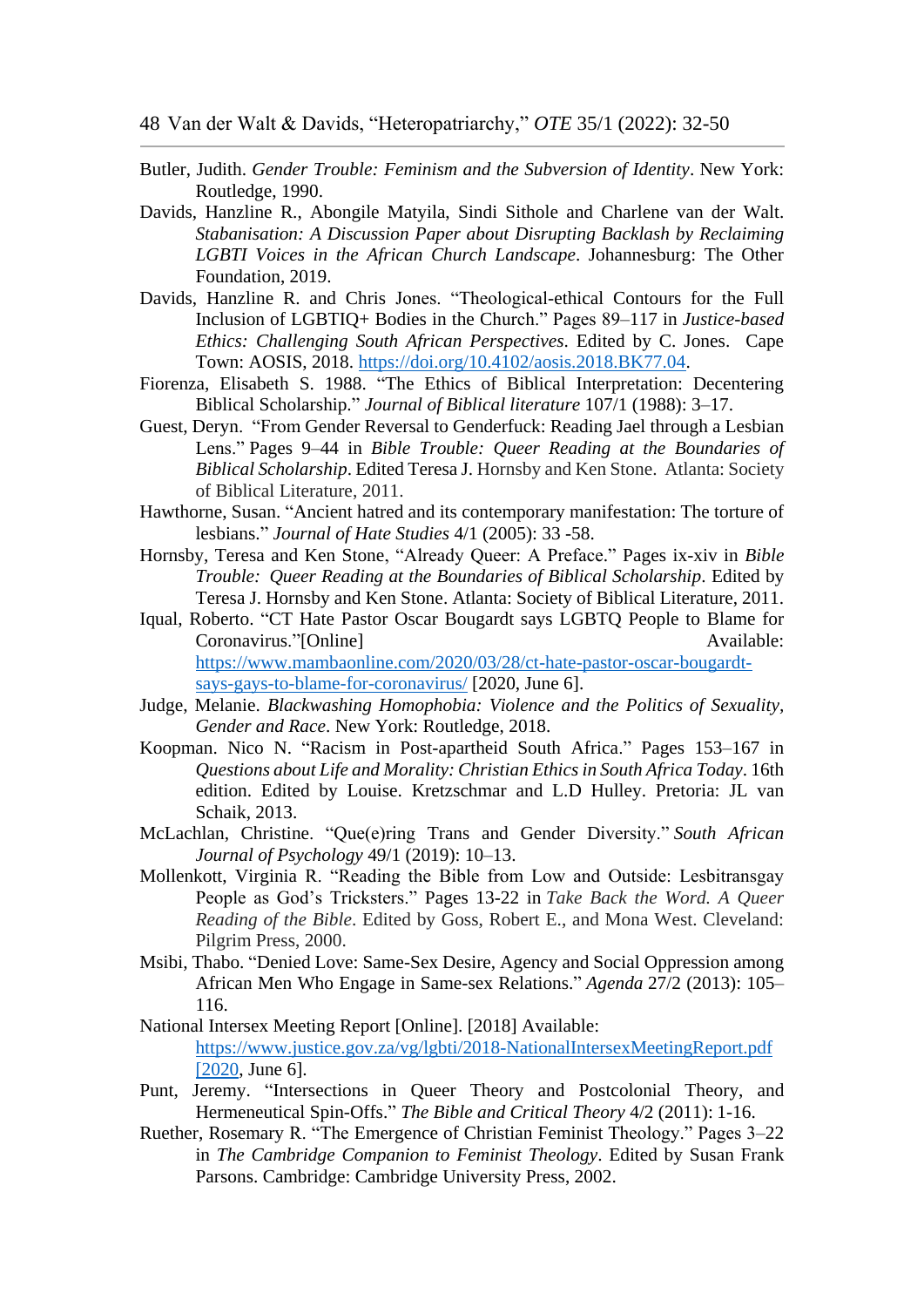- Fiorenza, Elisabeth S. "The Ethics of Biblical Interpretation: Decentering Biblical Scholarship." *Journal of Biblical Literature* 107/1 (1988): 3–17.
- South Africa: End Bias in COVID 19 Food Aid [Online]. [n.d]. Available: [https://www.hrw.org/news/2020/05/20/south-africa-end-bias-COVID19-food](https://www.hrw.org/news/2020/05/20/south-africa-end-bias-covid-19-food-aid)[aid](https://www.hrw.org/news/2020/05/20/south-africa-end-bias-covid-19-food-aid) [2020, June 6].
- Thatcher, Adrian. God, Sex, and Gender: An Introduction. Chichester: Wiley-Blackwell, 2011.
- Togarasei, Lovemore and Ezra Chitando. "'Beyond the Bible': Critical Reflections on the Contributions of Cultural and Postcolonial Studies on Same-Sex Relationships in Africa." *Journal of Gender and Religion in Africa* 17/2 (2011): 109–125.
- Van der Walt, Charlene. "'To the Wonder.' Finding God in the Most Unexpected Places." Pages 170-186 in *Considering Compassion: Global Ethics, Human Dignity, and the Compassionate God*. Edited by L. Juliana Claassens and Frits de Lange. Eugene: Pickwick, 2018.
	- \_\_\_\_\_\_. "'But He Refused to Listen to Her...' Developing a Safe Communal Space Where Marginal Voices Can Be Heard." *Journal of Theology for Southern Africa* 159 (2017): 5–21.
	- \_\_\_\_\_\_. "'It's the Price I Guess for the Lies I've Told that the Truth It No Longer Thrills Me...' Reading Queer Lies to Reveal Straight Truth in Genesis 38." Pages 57- 74 in *Restorative Readings: The Old Testament, Ethics, and Human Dignity*. Edited by L. Juliana Claassens and Bruce C. Birch. Eugene, Oregon: Wipf and Stock Publisher, 2015.
- Van der Walt, Charlene and Judith Terblanche. 2016. "Reimagining a Solitary Landscape: Tracing Communities of Care in Exodus 1–2 and the Film Shirley Adams." *Old Testament Essays* 29/1 (2016): 176–194.
- West, Gerald O. "Facilitating Interpretive Resilience: The Joseph Story (Genesis 37– 50) as a Site of Struggle." *Acta Theologica* 38 (2018): 17–37.

\_\_\_\_\_\_. *The Stolen Bible: From Tool of Imperialism to African Icon*. Pietermaritzburg: Brill and Cluster Publications, 2016.

- \_\_\_\_\_\_. "Recovering the Biblical Story of Tamar: Training for Transformation, Doing Development." Pages 135–147 in *For Better, for Worse: The Role of Religion in Development Cooperation*. Edited Robert Odén. Halmstad: Swedish Mission Council, 2016.
- \_\_\_\_\_\_. 2013. "Exegesis Seeking Appropriation; Appropriation Seeking Exegesis: Re-Reading 2 Samuel 13: 1–22 in Search of Redemptive Masculinities." *Verbum et Ecclesia* 34/2 (2013): 1–6.
	- \_\_\_\_\_\_. "The Vocation of an African Biblical Scholar on the Margins of Biblical Scholarship." *Old Testament Essays* 19/1 (2006): 307–336.
- West, Gerald O., P., Zondi-Mabizela, M. Maluleke, H. Khumalo, P.S. Matsepe, and M. Naidoo. "Rape in the House of David: The Biblical Story of Tamar as a Resource for Transformation." *Agenda* 18/61 (2004): 36–41.
- West, Gerald O. and Bongi Zengele. "The Medicine of God's Word: What People Living with HIV and AIDS Want (and Get) from the Bible." *Journal of Theology for Southern Africa* 125 (2006): 51–63.
- West, Gerald O., Charlene Van der Walt and Kapya John Kaoma. "When Faith Does Violence: Reimagining Engagement between Churches and LGBTI Groups on Homophobia in Africa." *HTS Theological Studies* 72/1 (2016): 1–8.